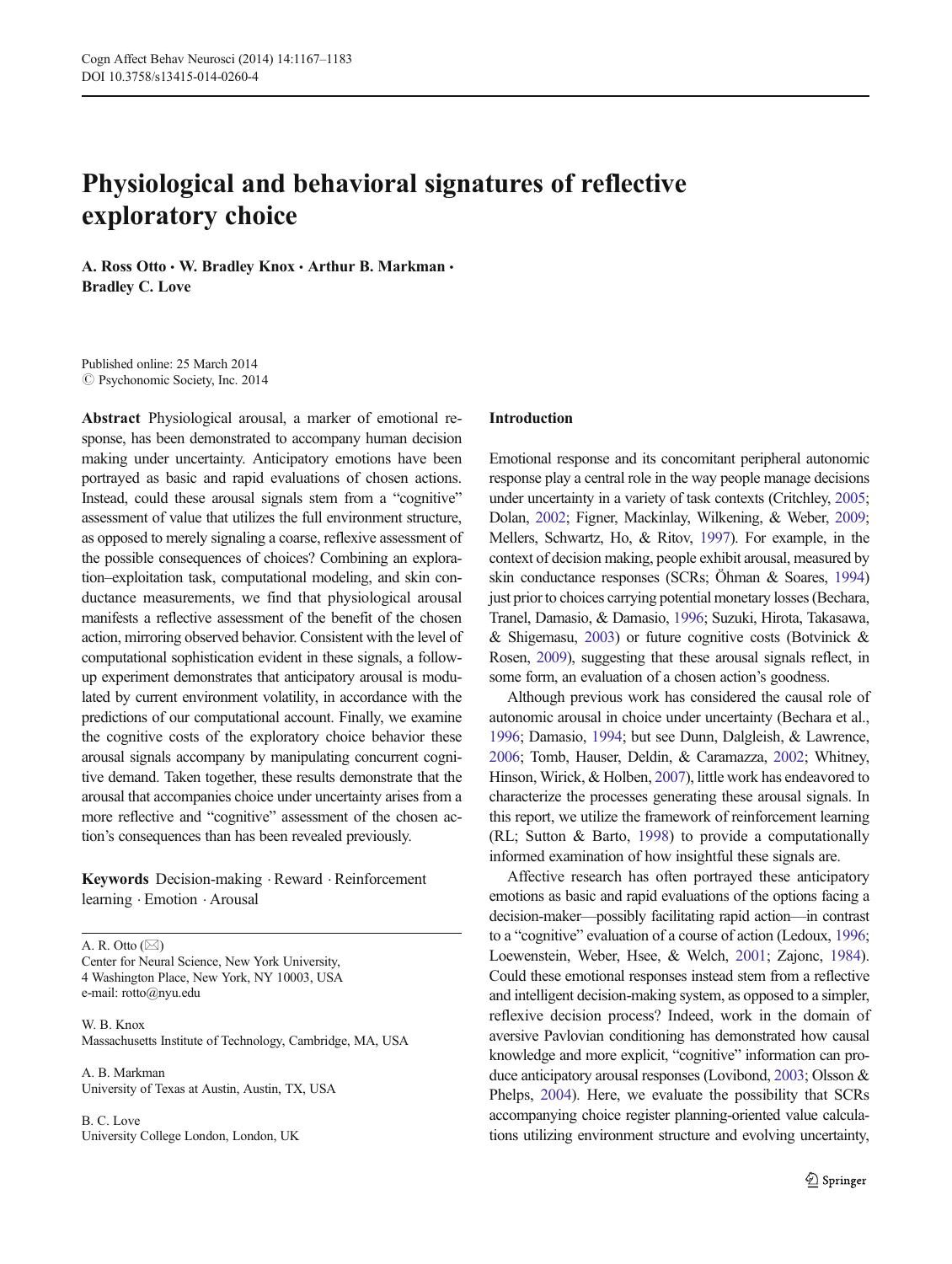in contrast to merely signaling a coarse calculation of the possible consequences resulting from the choice made.

Answering these questions is critical to understanding the nature of interactions between cognition and emotion. For example, patients with ventromedial prefrontal cortex (vmPFC) lesions fail to manifest anticipatory SCRs for actions carrying large potential monetary losses in putatively risky decision making, and moreover, their choices appear insensitive to these negative consequences (Bechara, Damasio, Damasio, & Lee, [1999](#page-15-0); Bechara et al., [1996](#page-15-0)). It is unclear to what extent these apparent physiological and behavioral anomalies stem from the breakdown of a computationally sophisticated, reflective choice system versus a simpler reflexive system.

A key challenge in characterizing these signals lies in constructing a computational account of choice in paradigms examining autonomic response to risky decision making (Busemeyer & Stout, [2002;](#page-15-0) Studer & Clark, [2011](#page-16-0); Worthy et al., [2013\)](#page-16-0). Furthermore, in the Iowa gambling task—ubiquitously used to examine emotional arousal accompanying risky choice—it is well documented that healthy participants exhibit pronounced SCRs when they make selections to "disadvantageous" actions with negative (experienced) expected utility. Because actions in this paradigm are represented by stimuli that remain constant throughout the task, it is unclear whether arousal signals are merely tied to specific stimuli themselves or, instead, reflect a deeper assessment of the chosen action's goodness.

Here, we utilize a well-understood choice task called the leapfrog task (Knox, Otto, Stone, & Love, [2012](#page-15-0)), in which decision-makers must continually adapt their choice behavior in response to changing payoffs. The task is sufficiently constrained such that our computational modeling approach allows us to clearly delineate between competing accounts of behavior (Blanco, Otto, Maddox, Beevers, & Love, [2013](#page-15-0); Knox et al., [2012](#page-15-0)) and their relationship to arousal responses accompanying choice.

The leapfrog task leverages the tension, found in many realworld decision-making situations, between exploitative choice (choosing a known option that is believed to have yielded the best outcome in the past) and exploratory choice (choosing a possibly inferior option with the hope that it will yield an even better result). This trade-off is a nontrivial problem, and the way in which people negotiate this balance is the subject of a spate of recent cognitive neuroscience research concerning its neural and physiological signatures (Badre, Doll, Long, & Frank, [2012](#page-15-0); Cohen, McClure, & Yu, [2007;](#page-15-0) Daw, O'Doherty, Dayan, Seymour, & Dolan, [2006;](#page-15-0) Jepma & Nieuwenhuis, [2011\)](#page-15-0).

Consider the choice task depicted in Fig. [1a](#page-2-0), termed the leapfrog task, in which the decision-maker repeatedly makes choices among options A and B, each time observing the obtained payoff. Although one option is always superior to the other by 10 points, the payoffs associated with the two options change over time in a constrained manner: With some fixed probability, option B (which is initially inferior) increases in value by 20 points and,

thereby, becomes superior to option A, and with this same probability, option A can subsequently overtake option B as the superior option. Because the relative superiority of the options changes over time, decision-makers must negotiate the competing demands of exploration and exploitation: An exploitative decision-maker will miss jumps in payoff levels and persist in choosing options that have become inferior, while an overly exploratory decision-maker will incur large opportunity costs associated with sampling the observed inferior option too frequently, thus forgoing the higher payoffs associated with the superior option. An example participant's sequence of choices, denoted with Xs and Os, is superimposed on the payoffs in Fig [1a.](#page-2-0)

Importantly, this constrained "bandit" task allows us to identify whether people approach exploration in a reflective versus reflexive fashion (Blanco et al., [2013;](#page-15-0) Knox et al., [2012\)](#page-15-0). A reflexive strategy is informed only by directly observing payoffs and, thus, relies upon occasional, undirected random choices to the observed inferior action in order to explore. A reflective strategy, by contrast, leverages knowledge of the full structure of the environment to maintain a belief about the currently superior option. This evolving belief—which incorporates predictions of unobserved changes in the payoffs of the two options—guides the choice between an exploratory or an exploitative action at each decision. With each successive exploitive choice, the probability that the relative value of the options has flipped increases, making the state of the environment less certain. In this way, exploratory behavior is directed by uncertainty about the state of the environment; as uncertainty increases, exploration becomes more valuable. Critically, the behavioral signatures of the two strategies can be identified on the basis of sequential dependence in exploratory choice: Reflexive choice produces unconditionally and equiprobable exploration over time, while a reflective strategy entails that longer periods of consecutive exploitative choice necessitate more exploration.

We formulated two computational models of choice to verify whether participants negotiated exploration in a reflective manner, informed by predictions of unobserved changes in the environment, or in a reflexive manner, informed only by direct payoff observations. And more interestingly, we used these models to elucidate the reflective signature of the anticipatory SCRs accompanying this choice behavior. We provide qualitative descriptions of each model below; full algorithmic details are given in the [Appendix](#page-12-0).

The Naïve RL model is reflexive model that assumes that action-values are updated in a reactive fashion to directly experienced rewards. This model reflexively maintains beliefs about payoffs based only on directly observed payoffs. In other words, its estimated payoffs for each action (called Q-values in RL) are those most recently observed for the two actions A and B. The crucial feature of its predicted behavior—in the leapfrog task—is a constant probability of making an exploratory choice. This predicted behavior and the contrasting predictions of the reflective model are described in Experiment [1](#page-3-0).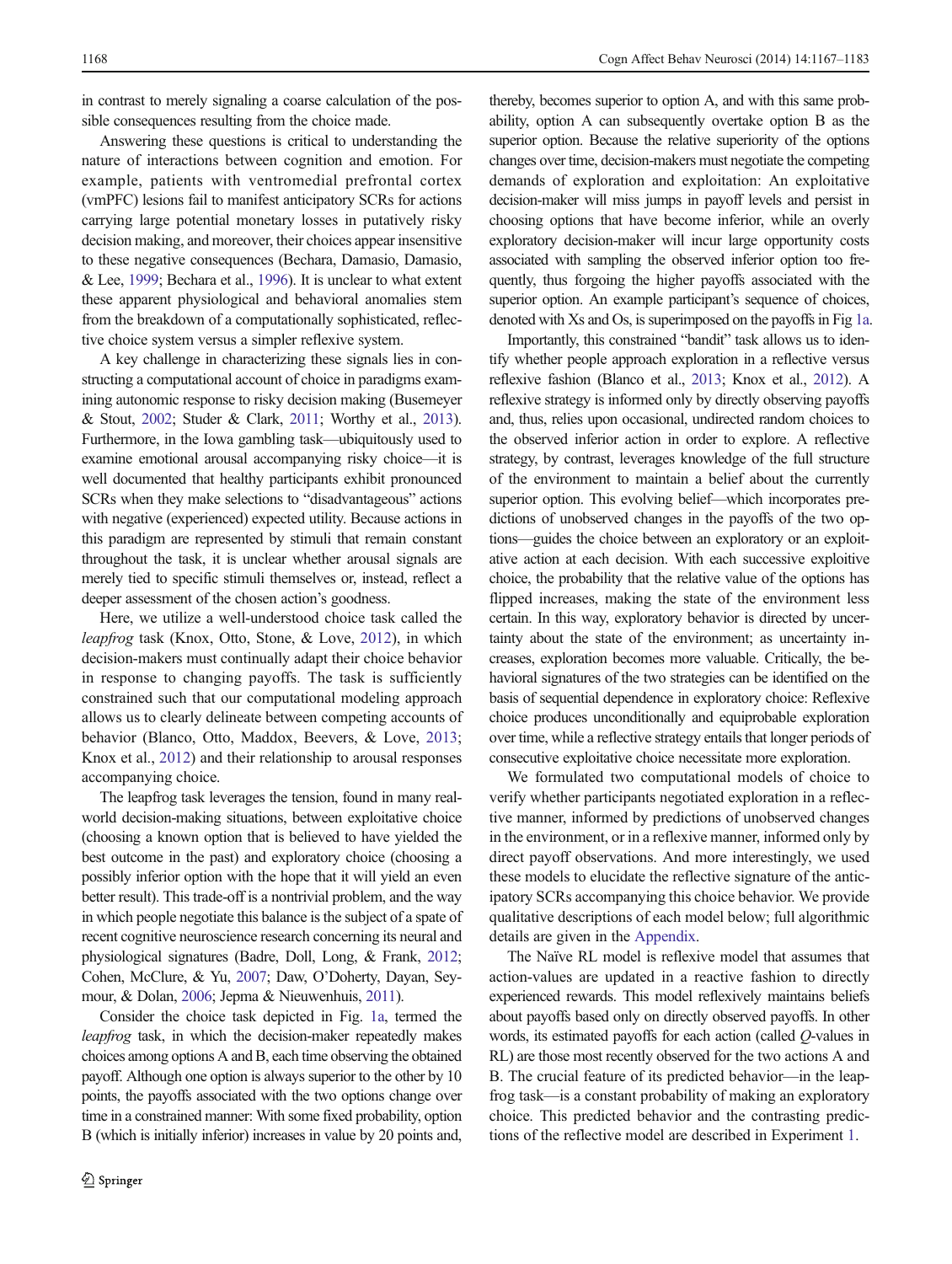<span id="page-2-0"></span>

Fig. 1 Choice task and model-inferred variables. a An example instantiation of the leapfrog task, in which participants make repeated choices between two options, A and B, each time observing the payoff for the selected option. An example participant's sequence of choices and payoff observations are overlaid as Xs and Os. b The Ideal Actor's belief at each choice, based on choices

The *Ideal Actor*, with knowledge of the task structure, integrates its past beliefs with present observations to produce a belief about the currently higher-paying option, using simple Bayesian inference. Figure 1b depicts this evolving belief, inferred from the example participant's sequence choices in Fig. 1a. These optimal beliefs are then transformed into actionvalues by using existing techniques in RL (see the [Appendix\)](#page-12-0), resulting in action-values associated with exploitative and exploratory actions. Figure 1c depicts the Ideal Actor's calculated relative value of the exploitative action [expressed as Q(exploit)  $-$  Q(explore)] as a function of its belief. Intuitively, the Ideal Actor prescribes an exploitative action whenever this quantity is greater than zero and an exploratory action otherwise.

The Ideal Actor's directed form of exploration contrasts with the purely random exploration exhibited by the Naïve RL

and observations made by the participant up to that point. c The Ideal Actor's calculated relative value, based on the beliefs in panel b, of taking the exploitative action, expressed as  $Q$ (exploit) –  $Q$ (explore). Taking the exploitative action is optimal whenever the relative value of exploiting is positive; when this value is negative, the exploratory action is optimal

model—in which action-values are updated in a reflexive fashion to match directly observed payoffs. Unlike the reflective Ideal Actor, this reflexive model does not fully utilize environment structure. Beyond the qualitatively different patterns of behavior ascribed to the reflexive and reflective accounts of choice, we also intuited that the two modes of choice impose different requirements on cognitive resources. On this view, usage of reflective choice should be constrained by available central executive resources, given its comparatively greater computational expenses—a prediction we also test in this report.

In Experiment [1,](#page-3-0) we examine anticipatory SCRs while participants negotiate the exploration–exploitation trade-off in the leapfrog task. Since the option payoffs continually change in the task, the identities of the actions (exploration versus exploitation) are uncoupled from the choice stimuli (options A and B),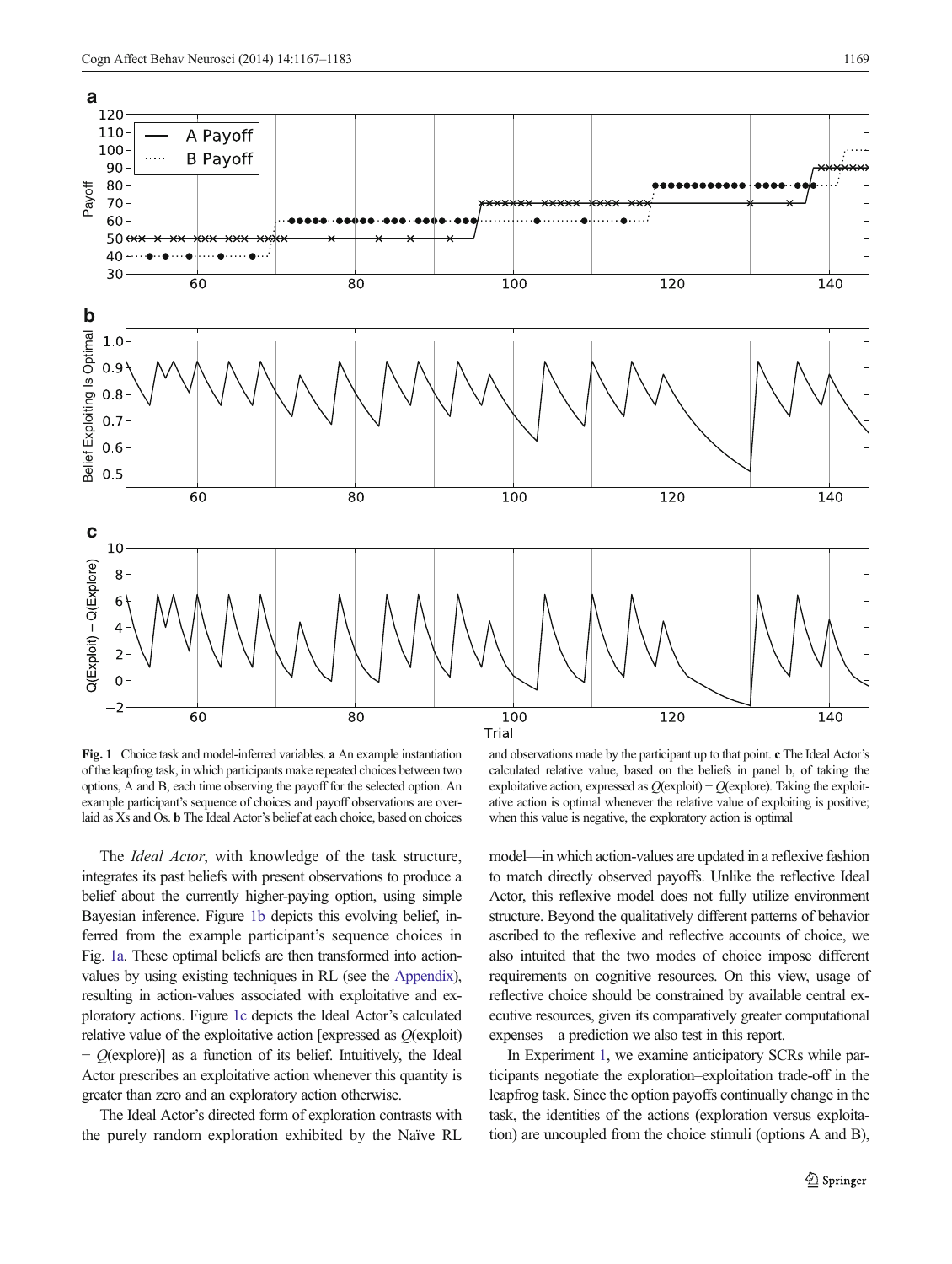<span id="page-3-0"></span>ruling out the possibility that anticipatory arousal is tied to specific stimulus items, as in the Iowa gambling task, discussed above. Our modeling approach uniquely positions us to examine the level of sophistication in arousal signals that accompany choice under uncertainty and the choices themselves. To foreshadow, we find that SCRs in exploratory choice are in accord with the Ideal Actor, suggesting that SCRs index reflective and nuanced assessments of the expected benefit of the chosen action. That is, anticipatory arousal appears to register computations deeper than static associations between emotional arousal and particular actions or stimuli (as evidenced by Bechara et al., [1996](#page-15-0)), evincing a more sophisticated trial-by-trial calculation of the relative benefit of the two actions.

Having demonstrated that anticipatory SCRs and concomitant choice behavior manifest reflective, rather than reflexive, signatures, we then provide two additional confirmations of the computational framework's predictions. First, by manipulating the volatility level in the leapfrog paradigm, we reveal that anticipatory SCRs appear to be rationally modulated by the current level of environment volatility, in line with the Ideal Actor's predictions. And second, to highlight the computational expense of the reflective choice processes presumed to drive behavior and SCRs in Experiment 1, we demonstrate that concurrent cognitive demand reverts decision-makers to more reflexive choice behavior. In doing so, we corroborate—indirectly—the role of reflective calculations in the anticipatory SCRs seen in Experiment 1.

## Experiment 1

#### Method

Forty-three undergraduates at the University of Texas completed 200 trials of the leapfrog task (Fig. [1a\)](#page-2-0). In the choice task, the payoffs for the two options continually alternated in superiority over the course of the task. Payoffs for options A and B started at 10 and 20, respectively, and alternated in superiority by increasing (i.e., "jumping") by 20 points with probability  $P(\text{jump}) = .075$  after each choice. In order to facilitate a full understanding of the task structure, participants were provided with the following instructions:

Option A and B will both keep getting more valuable over the course of the experiment. Option A and B will take turns being the better option. The only way to know which option is currently better is by sampling the options. The better option will always give you 10 more points than the worse option. When the worse option becomes the better option, it will jump in value by 20 points.

To avoid complications associated with participants exhibiting diminishing sensitivity to payoff differences as the payoff magnitudes rise (Tversky & Kahneman, [1992](#page-16-0)), participants were paid 5 cents per "correct" choice, defined by whether they had chosen the option with the superior payoffs at the time of choice. At the outset of the experiment, participants were informed which option would give the higher initial payoff (20 points) and which option had the lower initial payoff (10 points).

Participants were first presented with a prechoice (anticipatory) period, during which they were instructed to "THINK ABOUT YOUR CHOICE," followed by a prompt to make their choice. Participants had 1.5 s to choose by keyboard. When a participant failed to respond, he or she was presented with a screen that read "TOO SLOW, TRY AGAIN," and the trial was repeated. After their choice, the outcome was displayed for 1 s. An intertrial interval (ITI) occurred after each trial, with a duration ranging from 2 to 6 s (Poisson, mean = 3 s).

SCR was measured via Ag-AgCl electrodes attached to the crease between the distal and middle phalanges of the first and second digits of the left hand and were recorded with a BIOPAC unit at 200 Hz. We employed a deconvolution technique, based on a physiological model of the general SCR shape, that allows for separation and quantification of the fast-varying (phasic) and slow-varying (tonic) components of the skin conductance signal (Benedek & Kaernbach, [2010\)](#page-15-0). We calculated anticipatory sympathetic arousal by integrating (i.e., summing over time) the phasic driver signal during the 7.5-s anticipatory period starting at the onset of the "THINK ABOUT YOUR CHOICE" prompt and ending at feedback onset. Average optimized time constants  $\tau_1$  and  $\tau_2$  were 0.93 and 2.79. To avoid the influence of task novelty on SCRs, the first 10 trials were excluded from analysis. Finally, SCR magnitudes were log-transformed to remove skew and z-transformed within participants.

## Results and discussion

## Choice behavior

We first assessed sequential dependence in choice behavior (for which the reflective and reflexive models make divergent qualitative predictions), using what we termed the hazard rate of exploration. This hazard rate is calculated as the probability of making an exploratory choice as a function of the number of consecutive exploitative choices made prior to choice. The two candidate models of choice behavior make divergent predictions about the hazard rate of exploratory choice (Fig. [2a](#page-4-0)). The Ideal Actor prescribes that the hazard rate for exploration monotonically increases with the streak length of exploitative choices of the observed superior option, because the model's uncertainty about which option currently has the higher payoff increases in the absence of exploration. In contrast, the reflexive Naïve RL model acts only on direct observations of payoffs and does not perform an inference about the goodness of the observed inferior option. Since its sole source of exploration is trial-independent choice randomness, it prescribes a flat hazard rate of exploration.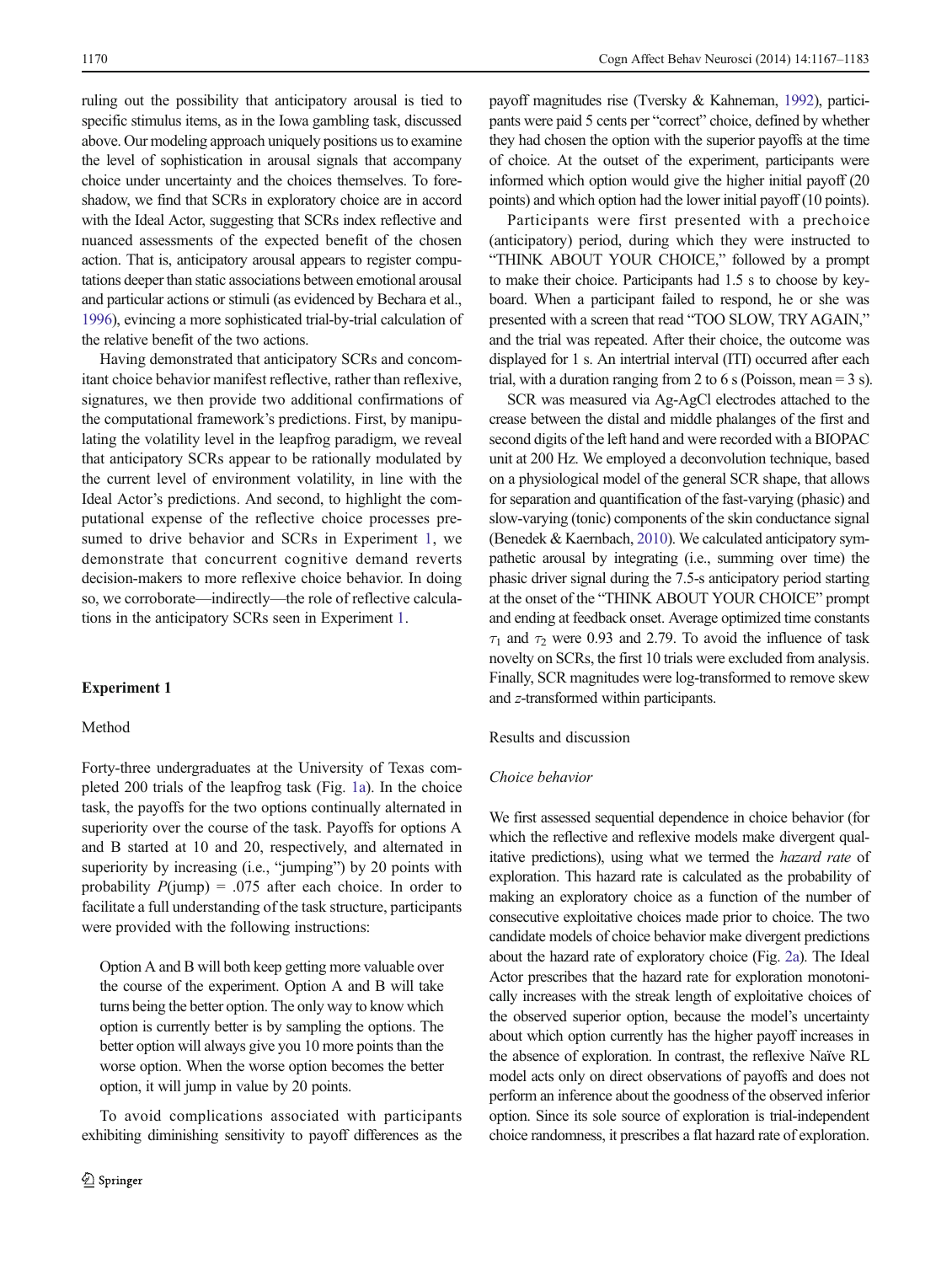<span id="page-4-0"></span>

Fig. 2 Choice behavior in Experiment [1](#page-3-0). a Predicted hazard rates of exploration, calculated as the probability of making an exploratory choice given an exploitative choice streak of length  $n$ , according to the beliefdirected Ideal Actor (blue line) and the Naïve RL model reinforcement learning (red line) accounts. b Observed hazard rate for participants in

Qualitatively, participants' hazard rates (Fig. 2b) manifest contributions of both reflective and reflexive strategies. Consistent with the reflective model of choice, participants by and large made more exploratory choices as the number of stable exploitative choices increased,  $F(4, 38) = 40.85$ ,  $p < .0001$ . Still, this group hazard rate appears less sloped than that prescribed by the reflective model, suggesting that behavior also bore the influence of a reflexive strategy. Quantitative assessment of model fits (via maximum likelihood) reveals that 88 % of participants were better described by the Ideal Actor model $^1$  (binomial test,

Experiment [1,](#page-3-0) which roughly exhibits the monotonically increasing signature of the Ideal Actor. c Proportion of participants' exploratory choices as a function of the Ideal Actor calculated relative value of choosing the exploitative option, revealing a monotonically decreasing relationship. Error bars represent standard error of the mean

 $p < .0001$ ; see Table 1 for parameter values and goodness-offit measures). The psychometric curve plotted in Fig. 2c further illustrates the reflective character of participants' choices.

#### Psychophysiological results

We began examining autonomic responses by analyzing the phasic (fast-varying) component of participants' anticipatory SCRs as a function of simple trial type. We found that SCRs accompanying exploratory actions were significantly larger than those accompanying exploitative actions (Fig. [3a](#page-5-0)),  $F(1, 1)$ 

**Table [1](#page-3-0)** Summary of model fit in Experiment 1  $[P(iump) = .075]$ 

| Model       | $%$ Best Fit | Total BIC | P(iump) (SD) | $\gamma(SD)$ |
|-------------|--------------|-----------|--------------|--------------|
| Naïve       | 12           | 11,402.24 | $\sim$       | 0.07(0.05)   |
| Ideal Actor | 88           | 9.513.41  | .03(0.03)    | 0.34(0.13)   |

 $^1$  We also examined the goodness of fit of a baseline model (Yechiam  $\&$ Busemeyer, [2005\)](#page-16-0), which assumes that choice probabilities for each option are constant and statistically independent across trials, to identify "nonlearners" who were not responsive to the options' changing payoffs. We found that no participants in this experiment were best fit by the baseline model (using BIC), as compared with the two other models. This analysis supports an interpretation that the model fits elucidate the type of learning strategy taken and not, say, whether a participant demonstrated learning versus nonlearning in response to choice outcomes.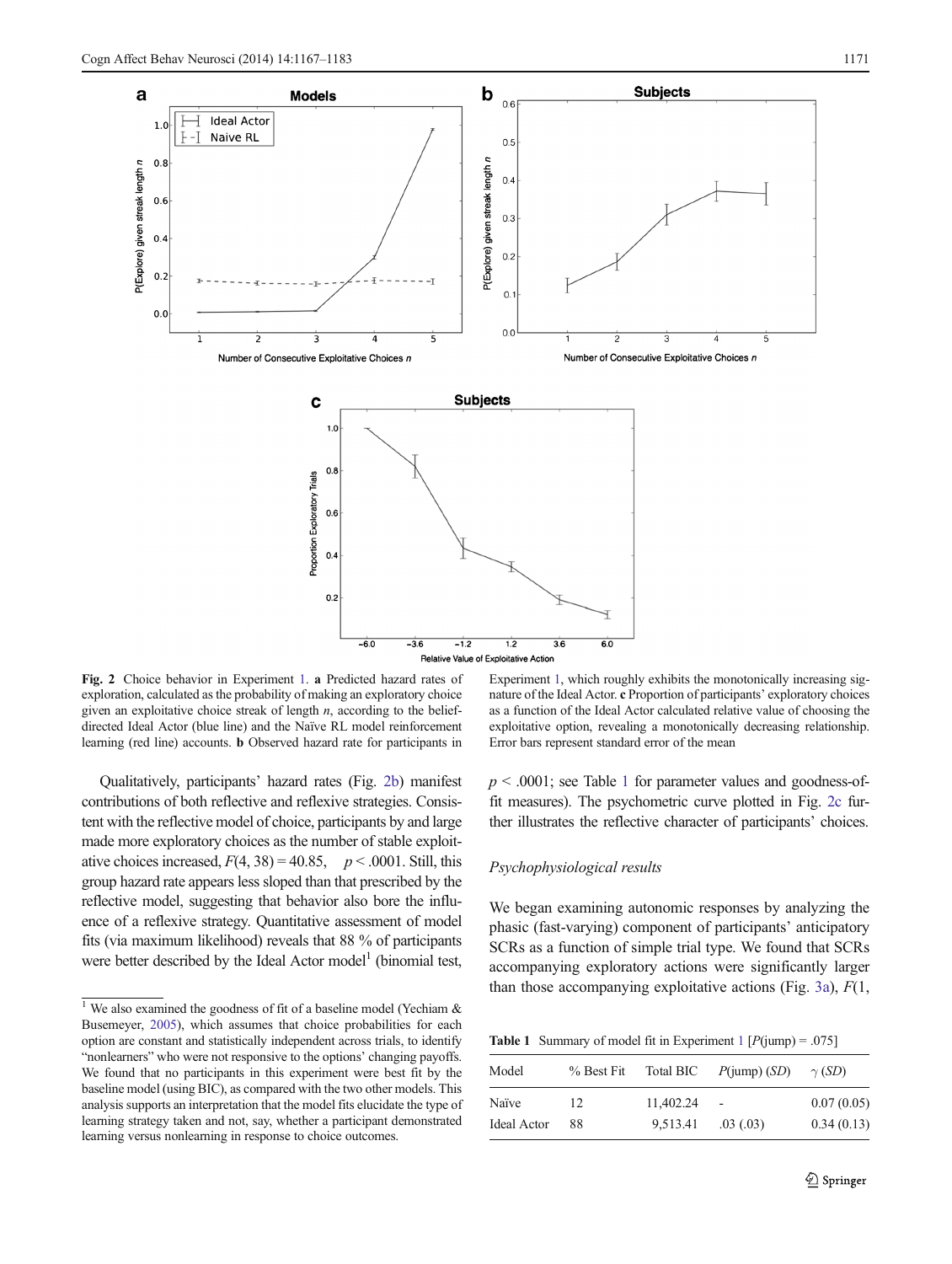<span id="page-5-0"></span> $38 = 7.33$ ,  $p < 0.01$ . One might expect intuitively that choices to the observed inferior option would evoke a larger emotional response than would choices to the observed superior option; indeed, this mirrors previous work revealing heightened arousal in anticipation of future monetary (Bechara et al., [1996\)](#page-15-0) or cognitive (Botvinick & Rosen, [2009\)](#page-15-0) costs, as well as a subjective experience of regret (Camille et al., [2004](#page-15-0)). This coarse analysis lends credibility to a reflexive account of arousal. But could these signals provide evidence for a reflective process, following participants' behavior, that makes inferences on the basis of unobserved payoff changes?

To perform such an assessment, we leveraged the Ideal Actor's trial-by-trial action prescriptions to understand how participants' beliefs about the currently optimal action might drive SCRs at choice. Specifically, the model affords classification of

choices to the observed superior option (exploitation) as optimal versus suboptimal because, for example, there are situations where the model prescribes that the observed inferior option has become superior and exploratory action is actually optimal. Likewise, choices of the observed inferior option (exploration) are classified by the Ideal Actor as optimal versus suboptimal on the basis of how recently the observed inferior option has been explored. Accordingly, we reexamined the choice SCRs in Fig. 3a, classifying them as "explore optimal" or "exploit optimal" as defined by the model's optimal prescription at the time of choice. A reflective arousal signature critically entails that SCRs differentiate according to the agreement between the chosen action and the reflectively calculated benefit of that action—that is, an interaction, in contrast to the main effect of chosen action, as predicted by a reflexive account. Figure 3b reveals that, upon



Fig. 3 Anticipatory skin conductance responses (SCRs) in Experiment [1.](#page-3-0) a Log-transformed phasic SCRs accompanying exploitative versus exploratory choices. b Exploratory and exploitative choices decomposed according to the Ideal Actor's optimal prescription at time of choice. The outer two bars depict SCRs accompanying choices where decision-makers acted against the prescription of the model. Conversely, the inner two bars depict SCRs in choices in which decision-makers acted in accordance with the model. Here, participants appear to differentiate physiologically between optimal and suboptimal choices as calculated by a reflective model of choice. c Behavioral agreement

with the reflective Ideal Actor (quantified using model log-likelihood) predicts the Reflective SCR Sensitivity Index (the extent to which an individual physiologically differentiated between suboptimal and optimal actions). d Behavioral agreement with the reflexive, Naïve RL model reinforcement learning (RL) model predicts the Reflexive SCR Sensitivity Index (the extent to which an individual physiologically differentiated between exploratory and exploitative choices). All SCRs are reported as z-scores computed from the log-transformed integrated phasic SCR. Error bars represent standard error of the mean.  $*_{p}$  < .05,  $*_{p}$  < .01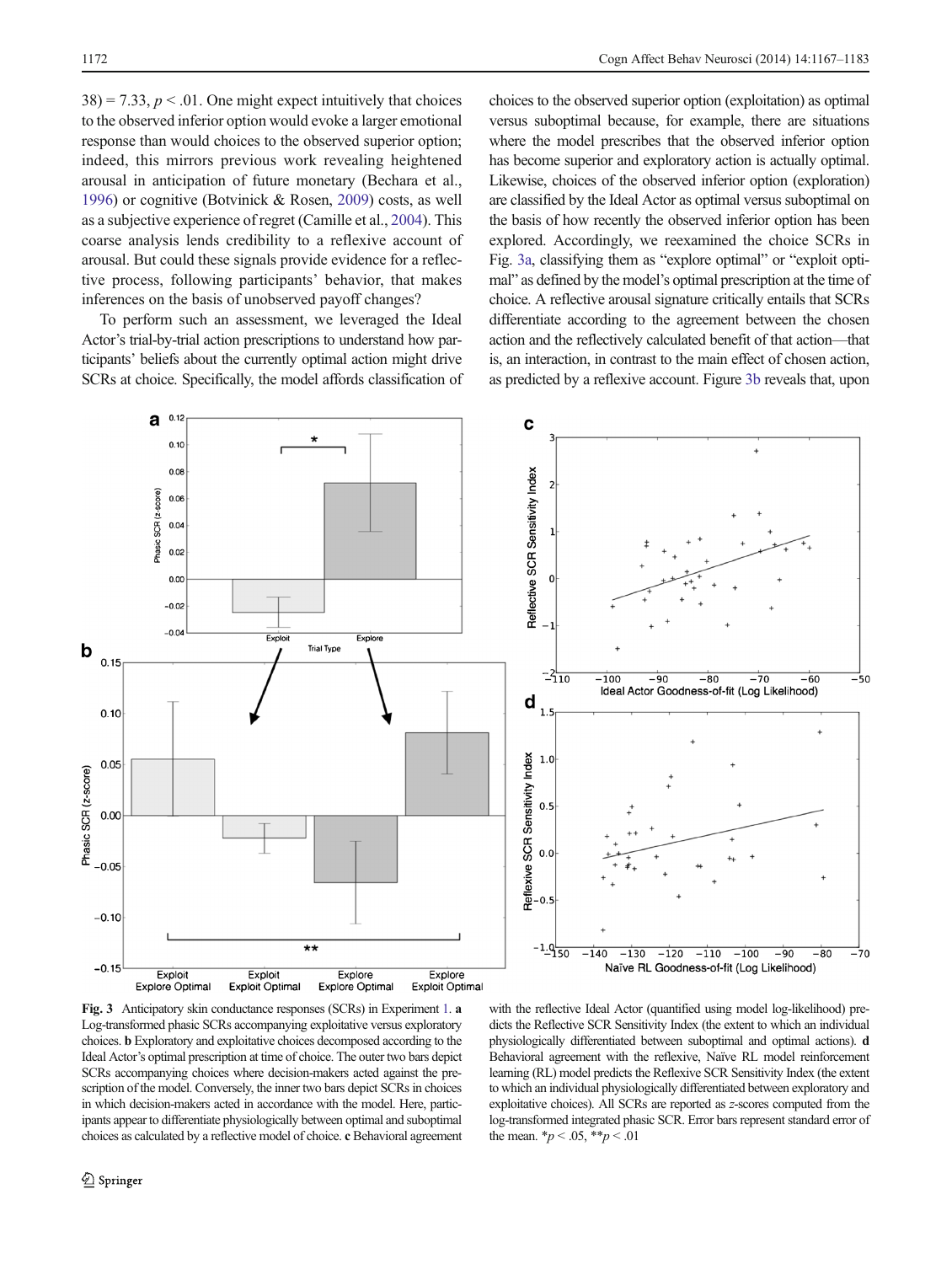<span id="page-6-0"></span>closer inspection, anticipatory SCRs indicate greater arousal accompanying suboptimal choices (outer bars) and comparatively less arousal on optimal choices (inner bars). The interaction was statistically reliable,  $F(1, 38) = 7.02$ ,  $p < .01$ .

We also directly compared the explanatory power of the ideal-actor-based factorial analysis (leveraging both chosen action and model prescriptions; Fig. [3b](#page-5-0)) with that of the more coarse analysis (examining only actions; Fig. [3a](#page-5-0)). Indeed, from a baseline linear model predicting SCR as a function of the action type (exploratory or exploitative), adding the Ideal Actor's prescription and its interaction with the chosen action resulted in a significant improvement in the amount of variance explained,  $\chi$ (9) = 18.81,  $p$  < .05. This more formal assessment suggests, compellingly, that anticipatory arousal signals some form of reflective assessment of the chosen action's benefit.

Notably, these findings hold at the level of the individual: Decision-makers who manifested more reflective SCRs behaved more consistently with the Ideal Actor. For each participant, we calculated a Reflective SCR Sensitivity Index, which quantifies the extent to which their SCRs differentiated between suboptimal versus optimal choices:

## [SCR(Exploit|Explore Optimal)-SCR(Explore|Exploit Optimal)]-[SCR(Exploit|Exploit Optimal)–SCR(Explore|Explore Optimal)].

The Reflective SCR Sensitivity Index is akin to interaction size in Fig. [3b](#page-5-0). We found that the more pronounced a participant's physiological responses to suboptimal choice was, the more reflective his or her choice behavior appeared (Fig. [3c\)](#page-5-0),  $r(41) = .46, p < .01$ . Intuitively, because reflective exploration is the optimal strategy in this task, we found that reflective choice behavior (quantified by Ideal Actor log-likelihood) significantly predicted total obtained payoff,  $r(41) = .54$ ,  $p < .01$ .

We also examined the converse: Did participants who behaved more reflexively (i.e., made choices more consistent with the Naïve RL model) exhibit more reflexive SCRs—akin to the coarse effect in Fig. [3a?](#page-5-0) We calculated a Reflexive SCR Sensitivity Index as *SCR*(Explore) − *SCR*(Exploit). Indeed, participants who exhibited more reflexive behavior displayed more reflexive SCRs (Fig. [3d\)](#page-5-0),  $r(41) = .33$ ,  $p < .05$ . Critically, reflective and reflexive behavioral indices did not correlate with each other,  $r(41) = .12$ ,  $p = .46$ , and moreover, a permutation test supported the pairing of the two models with their respective SCR indices,  $p < .025$ . In other words, physiological differentiation dovetails with the choice strategy employed, suggesting against the possibility that choicerelated arousal merely reflects a general form of task engagement. Full correlations between behavioral and physiological metrics are reported in Table 2.

Physiological arousal, a marker of the involvement of emotion in decision making, is well documented to

Table 2 Correlations between skin conductance response (SCR) sensitivity indices and choice model goodness of fit

|                            | Ideal Actor<br>Log-Likelihood | Naïve RL<br>Log-likelihood |
|----------------------------|-------------------------------|----------------------------|
| Reflective SCR sensitivity | $r = .46, p = .003$           | $r = .04, p = .79$         |
| Reflexive SCR sensitivity  | $r = -13$ , $p = .44$         | $r = .33, p = .04$         |

accompany choices made under uncertainty, but past work has been unable to characterize the intelligent nature of these signals: Namely, does arousal stem from a "cognitive" assessment of value that utilizes the full environment structure, or does it merely signal a coarse, reflexive assessment of the possible consequences of choices? In this experiment, we found compelling evidence for a reflective source of anticipatory arousal accompanying choice as participants negotiate an exploration–exploitation task, mirroring the observed behavior. Our subsequent experiments bolster this account, by demonstrating how changing the task environment (a factor external to the decision-maker) affects arousal and choice behavior in a manner predicted by our reflective model (Experiment 2) and how manipulating available processing resources (a factor internal to the decision-maker) attenuates the reflective signature observed in the behavior here (Experiment [3\)](#page-8-0).

## Experiment 2

Having found suggestive evidence in Experiment [1](#page-3-0) that decision-makers' anticipatory arousal patterns manifest a reflective assessment of the chosen action's value, we sought confirmation of two corollary predictions made by the Ideal Actor. By manipulating the task volatility, we demonstrate that participants' choices and arousal patterns change in a manner predicted by the reflective account. First, more volatile environments necessitate higher rates of exploratory choice (Humphries, Khamassi, & Gurney, [2012\)](#page-15-0), because the Ideal Actor's beliefs about which action is optimal change more rapidly. Second, as environment volatility increases, the model's certainty about the currently higher-payoff action decreases, and in turn, the value differential between the exploratory and exploitative actions decreases.

Accordingly, we manipulated the environment volatility in a counterbalanced within-subjects fashion, such that  $P(iump)$ varied between .025 (low volatility) and .125 (high volatility), and obtained model predictions of exploratory choice rates for the two volatility rates (Fig. [4a](#page-7-0); see the [Appendix](#page-12-0) for model simulation details). We predicted, intuitively, that participants should explore more during high-volatility blocks. We reasoned further that the value indifference brought about by increased volatility (expressed as average Q-values differential; Fig. [4b](#page-7-0)) should attenuate the physiological differentiation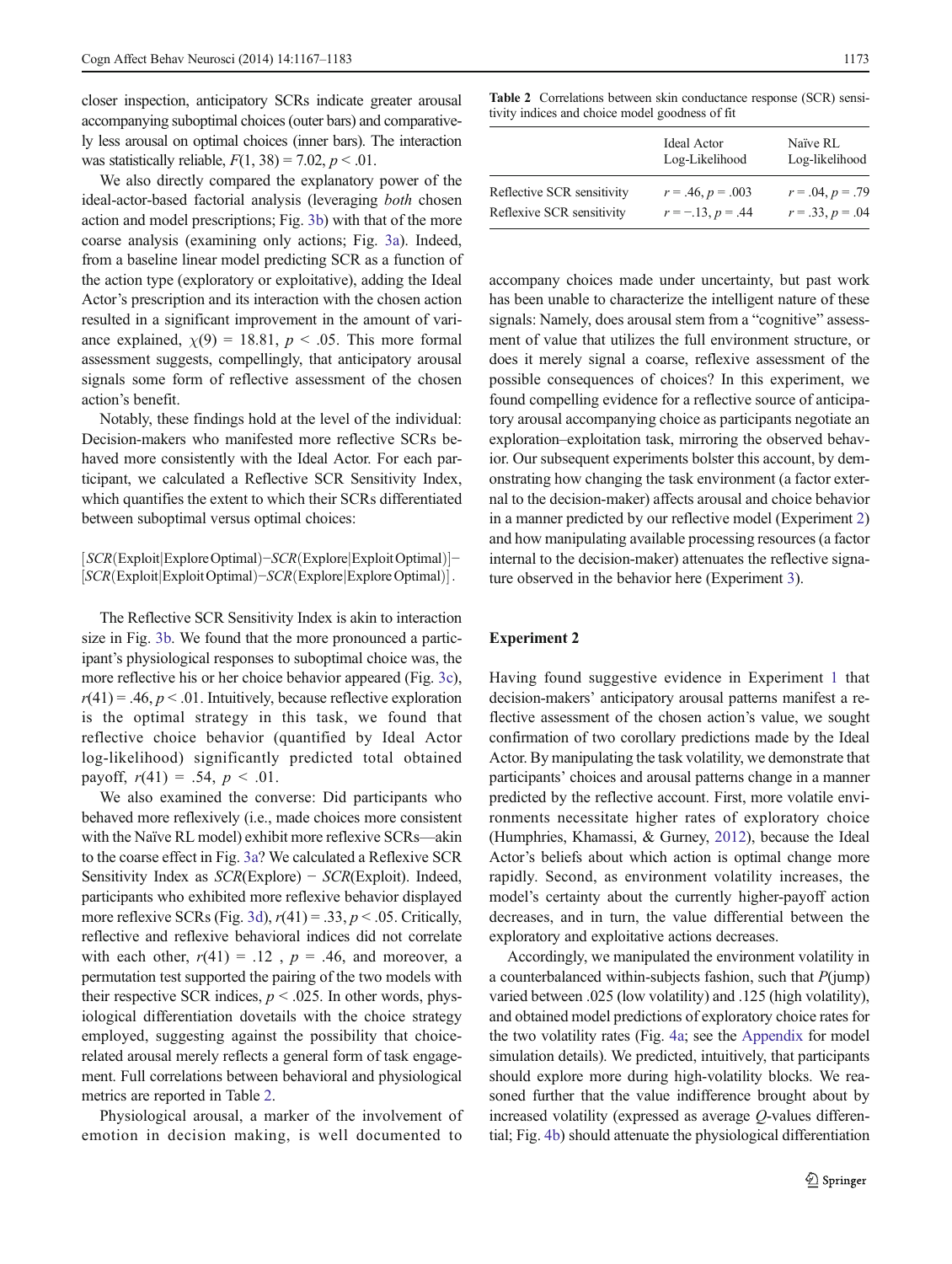<span id="page-7-0"></span>

Fig. 4 Model predictions and behavioral and psychophysiological results in Experiment [2.](#page-6-0) Simulations reveal that the Ideal Actor prescribes a a greater rate of exploration in high- versus low-volatility environments and b greater indifference with respect to action-values expressed in terms of average Q-value differences over all trials and choice types. c Participants exhibit the same ordinal relationship between rate of exploratory

between exploratory and exploitative choices in our participants (Fig. [3a\)](#page-5-0). In other words, the arousal accompanying exploration (as compared with exploitation) should decrease in volatile environments, as compared with stable environments. Critically, the Naïve RL model, since its action-value estimates do not depend on environment volatility, makes no such prediction.

## Method

Thirty-two undergraduates at the University of Texas made choices in the same 200-trial choice task as in Experiment [1,](#page-3-0) with one exception: The volatility rate began at .025 (low) for one 100-trial block and changed to .125 (high) for the other 100-trial block. Critically, the order of low- and high-volatility blocks was counterbalanced across participants. Participants were provided with the same instructions as in Experiment [1.](#page-3-0)

choice and environment volatility. d The model's prediction of increased indifference in high-volatility environments is manifested in participants' skin conductance response differentiation between exploratory versus exploitative actions in low- versus high-volatility environments. Error bars represent standard errors of the means.  $\frac{p}{q}$  < .05,  $\frac{p}{q}$  < .01

SCR was measured and analyzed in the same manner as in Experiment [1.](#page-3-0) To avoid the influence of task novelty on SCRs and to allow for participants to adapt their behavior to the change in volatility, the first 10 trials of each block were excluded from analysis. The SCR deconvolution procedure (Benedek & Kaernbach, [2010](#page-15-0)) yielded average optimized fast  $(\tau_1)$  and slow  $(\tau_2)$  time constants of 0.79 and 2.68, respectively.

Results and discussion

## Behavioral results

Figure 4c reveals that participants made more frequent exploratory choices in high-volatility blocks than in low-volatility blocks,  $F(1, 30) = 6.64$ ,  $p < .05$ , in accordance with the qualitative predictions of the Ideal Actor model (Fig. 4a).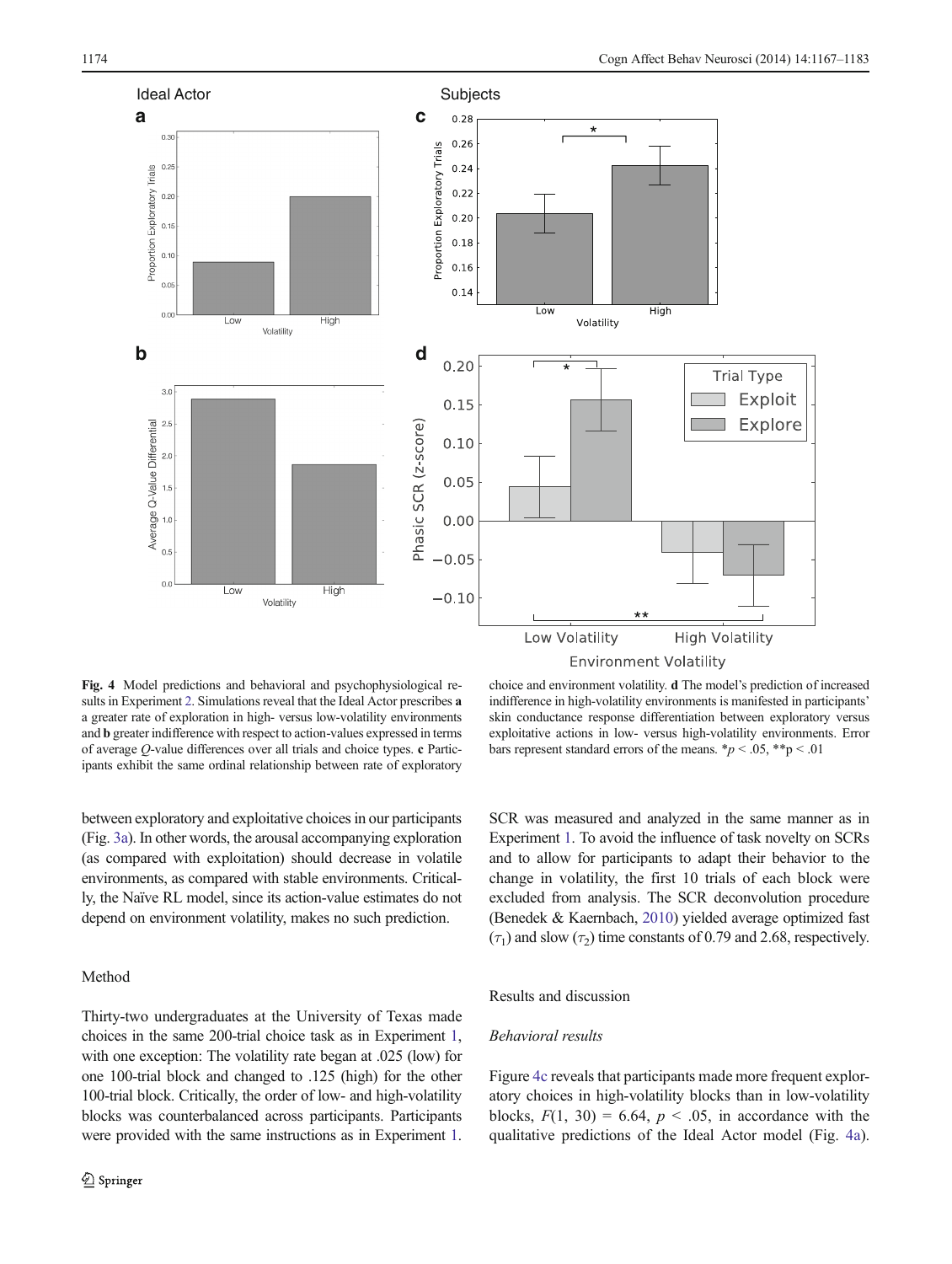<span id="page-8-0"></span>Moreover, the increasing hazard rate of exploration—characteristic of reflective choice (Fig. [2a\)](#page-4-0)—was evident across both low [effect of streak length:  $F(4, 27) = 5.68$ ,  $p < .01$ ] and high,  $[F(4, 27) = 9.28, p \le .001]$  volatility levels, mirroring the behavior seen in Experiment [1](#page-3-0).

## Psychophysiological results

Following Experiment [1,](#page-3-0) we examined anticipatory phasic SCRs for both exploratory and exploitative trials across highand low-volatility blocks. These results, shown in Fig. [4d,](#page-7-0) suggest that environment volatility attenuated decisionmakers' physiological response to exploratory choice. An ANOVA conducted on SCRs revealed a significant interaction between volatility (high/low) and trial type (explore/exploit),  $F(1, 31) = 8.64$ ,  $p < .01$ . During low-volatility periods, SCRs significantly differentiate between exploratory and exploitative choices,  $F(1, 31) = 4.84$ ,  $p < .05$ , but in high-volatility periods—where the Ideal Actor's value differential between the exploratory and exploitative actions is markedly smaller— this differentiation was absent,  $F(1, 31) = 0.82$ ,  $p = .36$ .

Although the order of blocks was counterbalanced across participants, we also examined whether order effects (whether a participant experienced a high-volatility or a low-volatility block first) could play a role in the observed volatility effect. Adding block order as a factor to the above ANOVA, we found no significant three-way interaction,  $F(1, 31) = 0.77$ ,  $p = .38$ , suggesting against the possibility that the attenuated physiological response in high-volatility blocks was the result of an order effect. Furthermore, tonic SCR—the slow-varying component of SCR—did not differ significantly across volatility blocks,  $t(41) = 0.21$ ,  $p = .83$ , ruling out the possibility that heightened environment volatility increased the tonic SCR signal and reduced our capability to detect phasic SCR peaks.

Taken together, these results confirm that both choice-related autonomic arousal and exploratory choice, in accordance with the predictions of the reflective account of choice, are sensitive to environment volatility. Following our model predictions (Fig. [4a, b](#page-7-0)), participants increased their exploration rates during more volatile periods. Furthermore, decision-makers show less physiological differentiation between exploratory and exploitative choices during more volatile periods, as compared with less volatile periods, providing suggestive evidence, beyond that of Experiment [1](#page-3-0), that the arousal accompanying choice is the result of a reflective computation of action-value.

## Experiment 3

In a third experiment, we examine reflective choice more deeply, demonstrating through its cognitive costs that the patterns of choice and SCRs observed here manifest a reflective and sophisticated computation of value. Both here and in past work (Blanco et al., [2013;](#page-15-0) Knox et al., [2012](#page-15-0)), we have shown that under normal circumstances, people exhibit signatures of both reflective and reflexive strategies in their negotiation of the exploration–exploitation trade-off. Here, we reveal how, with concurrent cognitive demands (via working memory [WM] load), decision-makers revert to more reflexive behavior, highlighting the computational sophistication of the processes presumed to underpin behavior and anticipatory SCRs in Experiment [1.](#page-3-0)

In our framework, the reflective and reflexive modes of choice are differentiated, in part, by their computational expense: Reflective choice requires maintaining a belief about the environment's state and prospectively planning, while reflexive choice involves stochastic, unprincipled exploration. This is echoed in contemporary two-system theories of RL: A reflective account would be regarded as "model-based" because it utilizes a model of the environment structure to prospectively evaluate the values of actions, while the reflexive account would be considered "model-free" because it is informed only by directly experience payoffs and eschews the full environment structure (Daw, Niv, & Dayan, [2005\)](#page-15-0). Indeed, the two hypothesized choice systems characteristically impose different computational costs (Daw et al., [2005;](#page-15-0) Keramati, Dezfouli, & Piray, [2011](#page-15-0)).

Here, we sought to disentangle the two sources of exploration with the intuition that reflective exploratory choice imposes greater requirements on decision-makers' cognitive resources than does reflexive exploratory choice. We placed participants under WM load during the leapfrog task to examine whether, with concurrent cognitive demands, decisionmakers would revert to a reflexive exploration strategy. In past work, WM load manipulations have been shown to foster reliance on implicit classification strategies (Foerde, Knowlton, & Poldrack, [2006;](#page-15-0) Zeithamova & Maddox, [2006\)](#page-16-0) and cognitively inexpensive model-free choice strategies during sequential decision making (Gershman, Markman, & Otto, [2014;](#page-15-0) Otto, Gershman, Markman, & Daw, [2013\)](#page-16-0). Such a demonstration here would further affirm that the choice behavior seen in these experiments arises from a computationally sophisticated action-selection process like that of the reflective Ideal Actor.

## Method

Sixty-eight undergraduates at the University of Texas were randomly assigned to two groups: the single-task condition and the dual-task condition. Both groups completed 300 trials of the leapfrog choice task using the same volatility rate as in Experiment [1](#page-3-0)  $[P(iump) = .075]$ . The dual-task condition followed the general tone-counting procedure of Foerde et al. [\(2006\)](#page-15-0), which we modified to ensure that the concurrent task persisted over all stages of the decision task (Otto, Taylor, & Markman, [2011](#page-16-0)). We used a deadline procedure to ensure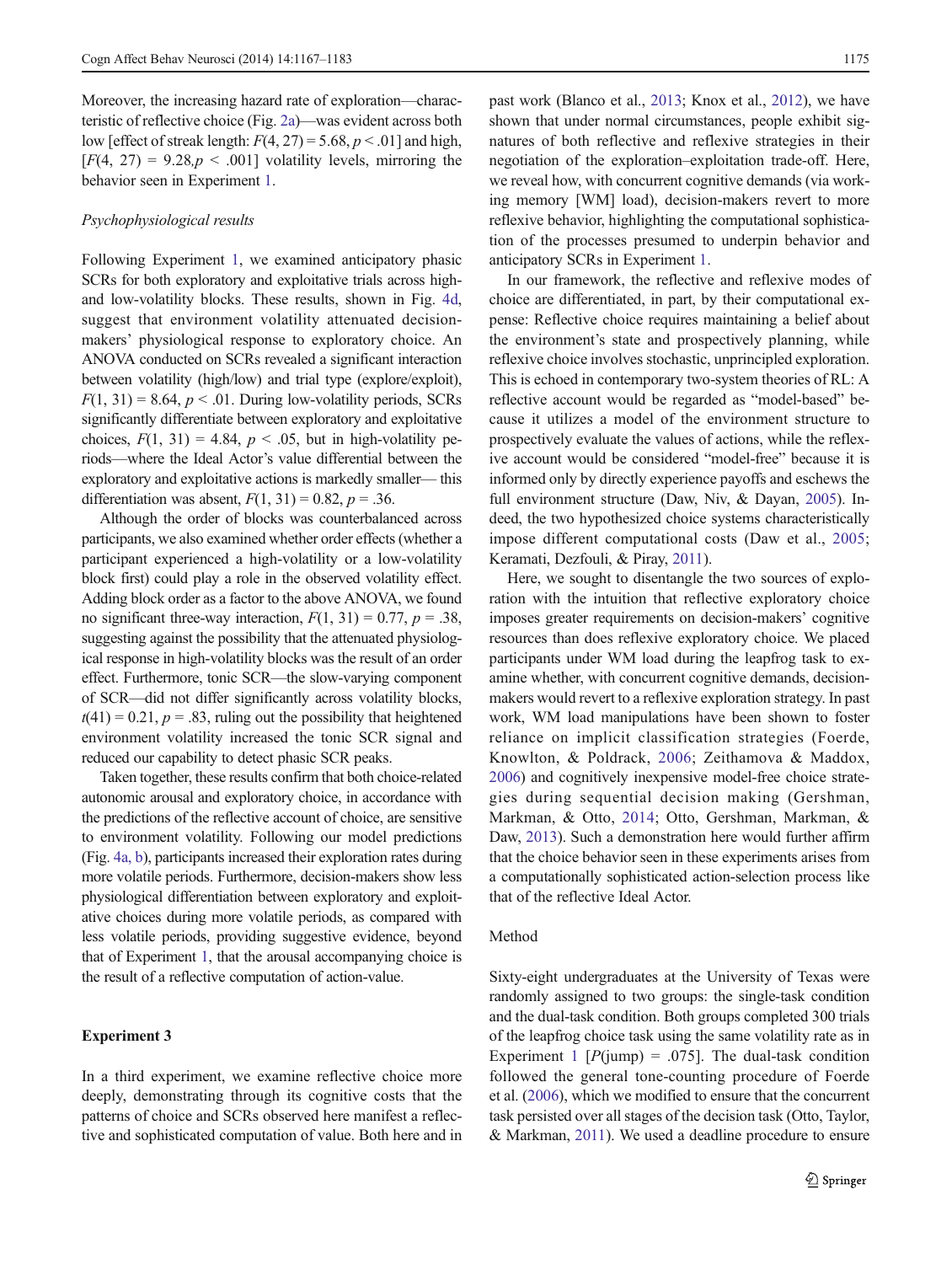<span id="page-9-0"></span>that, between conditions, a fixed amount of time elapsed on each trial. On each trial, participants saw the word "CHOOSE" and had 1.5 s to make a response, after which the resultant payoff was displayed for 1 s, followed by a variable length ITI (2–6 s). To ensure that WM load did not interfere with learning of the volatility rate, participants completed a passive viewing of a random instantiation of the task for 500 trials before the choice task.

In the dual-task condition, two types of tones—high pitched (1000 Hz) and low pitched (500 Hz)—were played during each trial. The choice period of each trial was divided into 10 intervals of 250 ms, with tones occurring in intervals 3–7 (500–1,750 ms after trial onset). The number of tones presented during each trial varied uniformly between one and four. The base rate of high tones was determined every 50 trials and was sampled from a uniform distribution between 0.3 and 0.7. Participants were instructed to maintain a running count of the number of high tones, while ignoring the low-pitched tones. At the end of each 50-trial block, participants reported their counts and were instructed to restart their count at zero.

#### Results and discussion

To ensure that dual-task participants did not trade off performance on the concurrent task in order to complete the choice task, we excluded the data of 7 dual-task participants who exhibited a root mean squared error of 40 or greater on the concurrent task. Sixty-one participants (31 single task, 30 dual task) remain in the analyses that follow.

#### Exploratory choice rates

Critically, we found no significant effect of WM load upon overall rate of exploratory choice [condition:  $F(1) = 0.22$ , p =.64], ruling out the possibilities that WM load impeded exploration altogether or rendered participants insensitive to the options' payoffs (Fig. 5a). Furthermore, these exploration rates reached a steady state early on across both groups [25 trial block  $\times$  condition:  $F(1, 11) = 0.74$ ,  $p = .48$ ], since pretraining both groups of participants on the environmental volatility rate presumably stabilized exploration rates early on.



Fig. 5 a Proportion of exploratory choice across single-task (solid line) and dual-task (dashed line) participants, as a function of 25-trial block. b Hazard rate of exploratory choice averaged across single-task and dualtask participants. c Average relative goodness of fit between the Ideal Actor and the Naïve reinforcement learning (RL) model (calculated as a

difference in BIC scores) between single-task and dual-task participants. Positive values indicate that a decision-maker's choices were better described by the Ideal Actor, and negative values indicate that a decision-maker's choices were better described by the Naïve RL model. Error bars represent standard errors of the means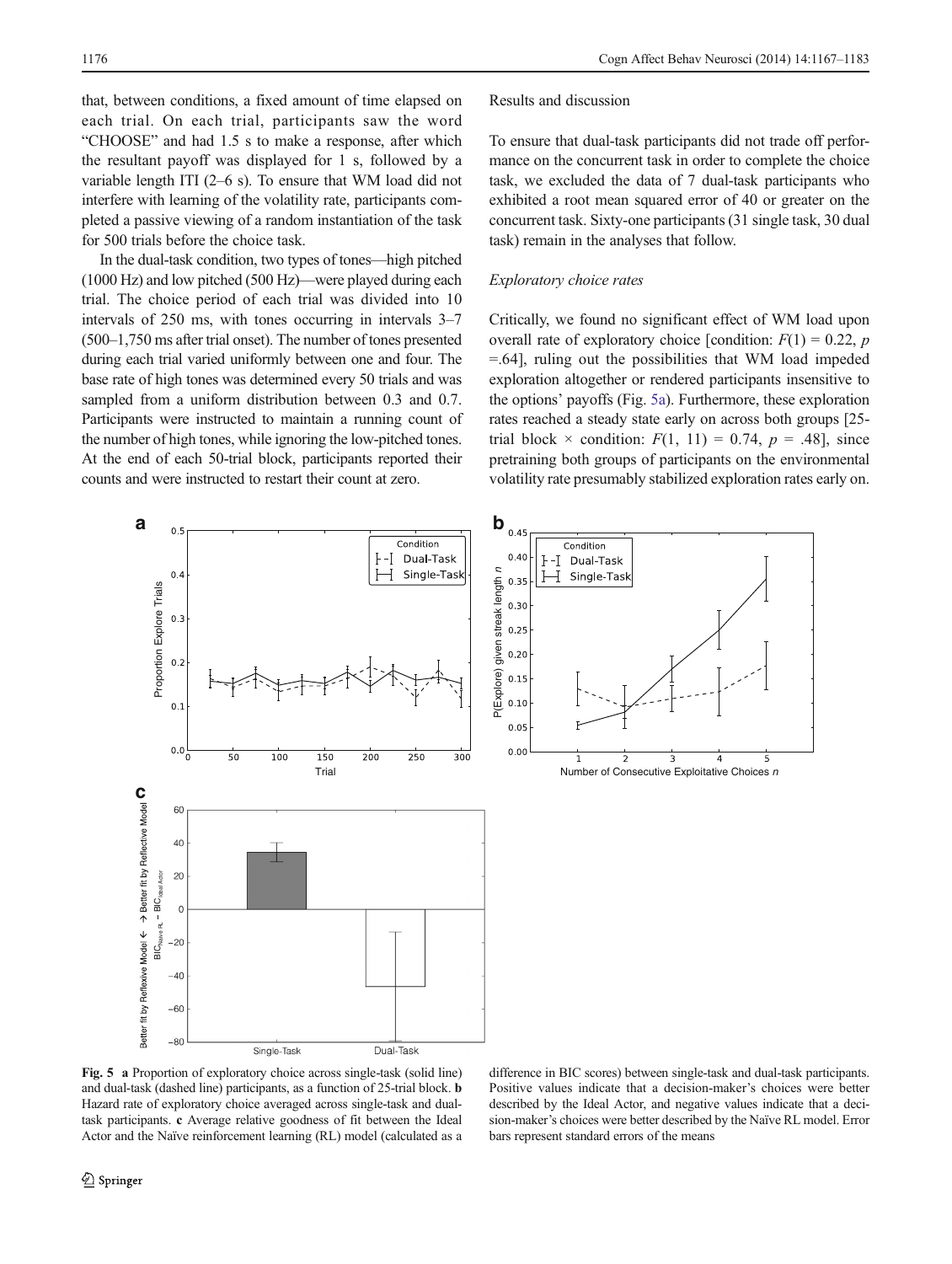#### Hazard rates of exploration

Qualitatively, we predicted that the hazard rates (calculated the same way as in the previous experiments) of dual-task participants would be less sloped than those of single-task participants, since their reliance on a strategy resembling the Naïve RL model should yield a flatter hazard rate. Figure [5b](#page-9-0) reveals that these predictions were borne out in the hazard rates of exploration between conditions, since dual-task participants exhibited markedly less sloped hazard rates. Critically a two-way ANOVA revealed a significant interaction between group (single task vs. dual task) and exploitative choice streak length  $n, F(1, 4) = 5.49$ ,  $p \leq 0.05$ , indicating that the slopes of the hazard rates were different across single-task and dual-task groups. Additionally, there was a significant main effect of streak length  $n$ ,  $F(4) = 32.31$ ,  $p \lt 0.0001$ . Corroborating the previous overall exploration rate analysis, there was no significant main effect of condition (single task vs. dual task),  $F = 0.19$ ,  $p = .66$ .

## Individual models

To quantitatively illustrate single-task and dual-task groups' differential reliance upon exploration strategies, we performed a model comparison, examining the relative goodness of fit of the Ideal Actor model and the Naïve RL model across the two conditions. We fit both models to participants' choices, using the procedure detailed in Experiment [1,](#page-3-0) and calculated a relative BIC score,  $BIC_{\text{Naive}} - BIC_{\text{Actop}}$  which quantifies how much better a participant's behavior is described by the Ideal Actor model than by the Naïve RL model. Intuitively, positive scores indicate a better fit by the Ideal Actor model, while negative scores indicate a better fit by the Naïve RL model. Figure [5c](#page-9-0) depicts relative BIC scores of single-task and dualtask participants, revealing that single-task participants were significantly better characterized by the Ideal Actor model than by the Naïve RL model, whereas dual-task participants were significantly better characterized by the Naïve RL model (paired samples  $t = 2.79$ ,  $p < .01$ ). Model goodness-of-fit scores and parameter estimates, by condition, are reported in Table 3.

Using this metric, we also examined the possibility that dual-task participants could be trading off performance in the concurrent task in order to make choices in the leapfrog task. If this were true, we might find that larger relative BIC scores

(indicating better description of behavior by the Ideal Actor) accompany more erroneous tone-counting performance. We found no significant relationship between the two quantities,  $r = .22$ ,  $p = .48$ , suggesting against the possibility of an internal trade-off occurring.

## Hybrid model

We also considered a hybrid model that assumes that choices at each trial are the result of a weighted combination of the Naïve RL and the Ideal Actor models. This approach follows past computational accounts indicating that individuals exhibit a mixture of model-based and model-free contributions (Daw, Gershman, Seymour, Dayan, & Dolan, [2011;](#page-15-0) Gläscher, Daw, Dayan, & O'Doherty, [2010;](#page-15-0) Otto, Raio, Chiang, Phelps, & Daw, [2013](#page-16-0)). We hypothesized that, in the present experiment, the weighting of the Ideal Actor's contribution to choice should decrease in the dual-task condition, in favor of an increased weighting of the Naïve RL model. Accordingly, we fit a constrained hybrid model whose weighting parameter quantifies the contribution of the reflective Ideal Actor relative to the reflexive Naïve RL model (see the [Appendix](#page-12-0) for model details). We found that the best-fitting weighting parameter was larger for the single-task participants ( $M = 0.62$ ,  $SD = 0.12$ ) than for the dual-task participants ( $M = 0.49$ ,  $SD = 0.21$ ) and that this difference was significant,  $t = 2.80$ ,  $p < .01$ , indicating that concurrent cognitive demand decreased participants' behavioral expression of reflective choice strategies.

Both of these modeling approaches corroborate our empirically assessed hazard rates of exploration, elucidating how concurrent cognitive demands attenuated the influence of a reflective and belief-based exploratory choice strategy and fostered increased reliance on a Naïve, stochastic strategy. Moreover, revealing the cognitively demanding nature of reflective choice provides an indirect hint about the computational sophistication underlying SCRs observed in Experiment [1](#page-3-0).

## General discussion

Using a novel task and modeling approach, we demonstrated that the arousal signals accompanying choice, widely interpreted as evidence for interplay between emotion and

**Table [3](#page-8-0)** Summary of model fits across single-task and dual-task conditions in Experiment 3  $[P(iump) = .075]$ 

| Condition   | Model       | $%$ Best Fit | Total BIC | $P(\text{Jump})$ (SD)          | $\gamma(SD)$ |
|-------------|-------------|--------------|-----------|--------------------------------|--------------|
| Single task | Naïve RL    | 10           | 8,815.46  | .03(0.03)                      | 0.14(0.02)   |
|             | Ideal Actor | 90           | 7,747.28  | $\qquad \qquad \longleftarrow$ | 0.5(0.18)    |
| Dual task   | Naïve RL    | 58           | 8,487.27  | $\qquad \qquad \  \, -$        | 0.14(0.06)   |
|             | Ideal Actor | 42           | 8,256.24  | .02(.02)                       | 0.38(0.18)   |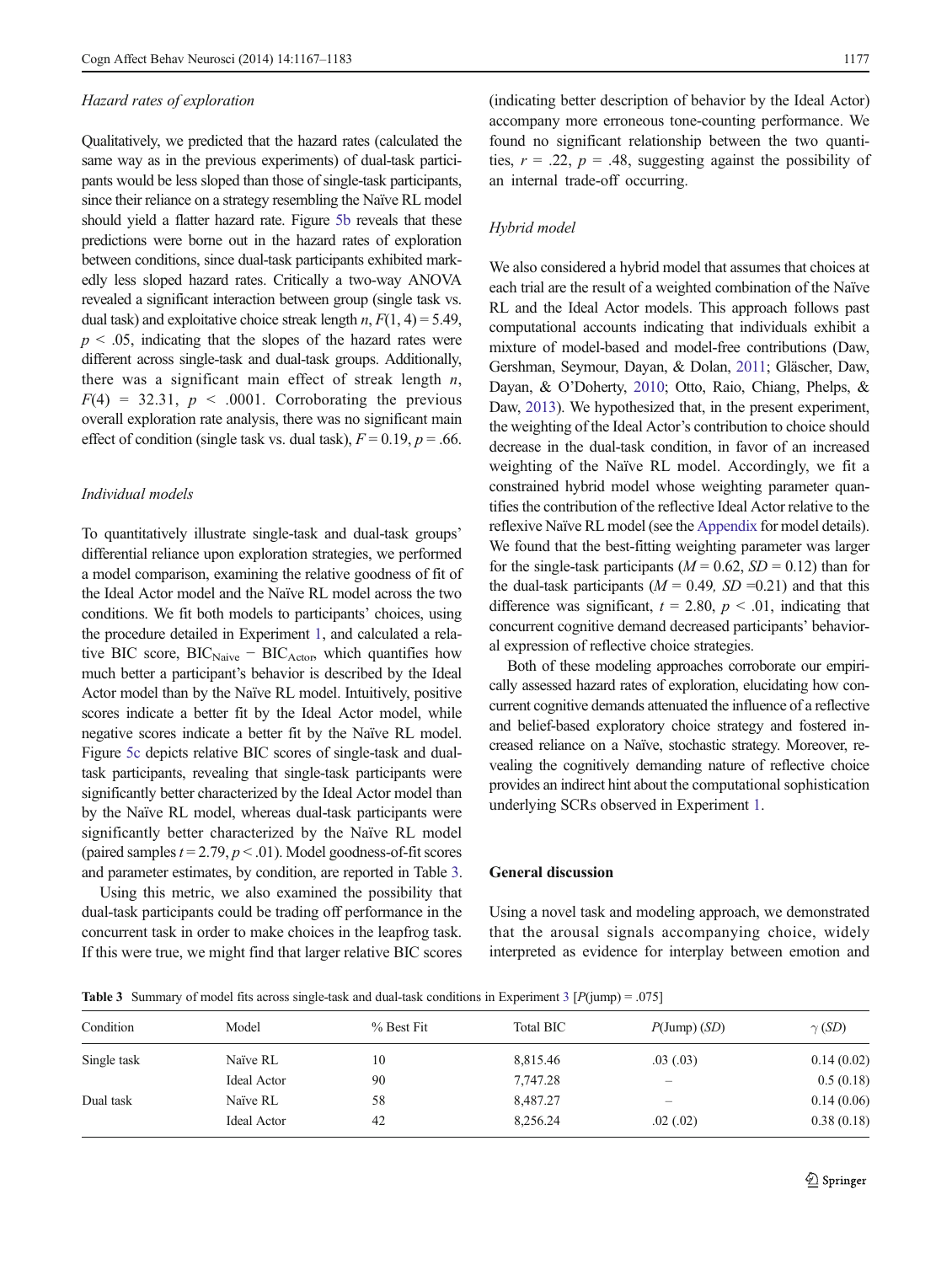decision making (Critchley, [2005](#page-15-0)), bear a reflective and planning-oriented signature. The apparent sophistication of these signals, particularly pronounced in participants whose choices were most reflective, challenges accounts purporting that there is a sharp divergence between emotional responses and cognitive evaluations of action outcomes (Loewenstein et al., [2001](#page-15-0); Rolls, [1999\)](#page-16-0). That the level of cognitive sophistication manifested in behavior predicts the character of physiological differentiation underscores the close relationship between reflective choice behavior and these concomitant sophisticated physiological signals. Furthermore, we demonstrated that this sort of reflective behavior is computationally expensive, suggesting that—with the assumption that similar processes drive behavior and anticipatory arousal—SCRs can also originate, at least in part, from a cognitively sophisticated evaluation of an action's benefit.

The pronounced arousal accompanying suboptimal choices (Fig. [3b\)](#page-5-0) raises an interesting question: Why do people make actions that they appear to "know," at some level (insofar as registering autonomic responses), are disadvantageous? The observed hazard rates of exploratory choice (Fig. [2b](#page-4-0)) may provide a hint: Individuals exhibit a mixture of reflexive and reflective exploration strategies, suggesting that they occasionally make reflexively-guided (i.e., purely stochastic) exploratory actions that violate the prescriptions made by a reflective choice strategy. Accordingly, the SCRs seen here may index a form of discord between the chosen action—however it came about—and a reflective assessment of the action's advantageousness. Indeed, the observation that these putative "errors" register physiologically mirrors the SCRs observed to accompany response errors in more basic control tasks (Critchley, Tang, Glaser, Butterworth, & Dolan, [2005;](#page-15-0) Hajcak, McDonald, & Simons, [2003](#page-15-0)).

We note that in Experiment [1](#page-3-0), it is conceivable that SCRs could reflect uncertainty at the time of choice, such that larger SCRs are simply associated with greater uncertainty<sup>2</sup> (Critchley, Mathias, & Dolan, [2001\)](#page-15-0). However, a regression examining trial-by-trial SCRs as a function of belief state uncertainty (i.e., Shannon entropy) revealed no significant or positive effect of uncertainty. The factorial analysis depicted in Fig. [3b](#page-5-0) may yield insight about why uncertainty does not play a critical role in SCRs here. Because uncertainty-driven exploration distinguishes the Ideal Actor, we can deduce that the model is most uncertain in situations where it prescribes exploration ("Exploit–Explore Optimal" and "Explore–Explore Optimal" in Fig. [3b](#page-5-0)). However, SCRs are lower on those trials. Furthermore, the far right cell ("Explore–Exploit Optimal") corresponds to choices where uncertainty would be low (i.e., the model is most certain that the highest-observed option is still the highest observed), but SCRs are elevated in this situation. The impression obtained, then, is that uncertainty alone appears unable to explain the pattern of SCRs; the key element driving SCR here is the chosen action itself and one's belief about the currently optimal action.

In Experiment [2](#page-6-0), we found that heightened environment volatility both evoked higher rates of exploration and modulated the physiological response to exploratory choice. This finding raises a question about the source of the behavioral and autonomic regulation. Although both changes are straightforward predictions of the Ideal Actor model—that is, more rapidly evolving beliefs yield increased action-value indifference—an emotion regulation process (Martin & Delgado, [2011\)](#page-16-0) could explain the effect of volatility on choice and arousal patterns accompanying these choices. Previous work (Sokol-Hessner et al., [2009](#page-16-0)) suggested that explicitly coaching decision-makers to intentionally reinterpret their actions decreased loss aversion in risky choice and decreased arousal in response to losses. Here, a marked increase in volatility (which warrants more frequent exploration) could have brought about a regulation strategy, decreasing decisionmakers' aversion to the potential regret associated with exploratory choice in that it entails the risk of obtaining an inferior payoff. Such a form of cognitive regulation, then, could conceivably underpin the observed choice strategy change and modulation of physiological responses observed here.

It is worth noting that modern theoretical treatments of emotion posit two orthogonal dimensions to emotional experience: arousal and valence (Lang, Greenwald, Bradley, & Hamm, [1993\)](#page-15-0). However, SCR and, more broadly, any index of sympathetic nervous system activity captures only the arousal component of emotional response. Thus, the present work does not address the valence dimension—the pleasant/ unpleasant dimension of affective experience— associated with choice-related emotional responding. While it is conceivable that the arousal signals accompanying suboptimal choices here indicate negative emotions (e.g., anxiety surrounding undesirable outcomes), it is also possible that positive emotions may also be involved in decision making under uncertainty (Schonberg, Fox, & Poldrack, [2011](#page-16-0)), since past work suggests that some individuals actively seek out stimulation associated with risky actions (Figner et al., [2009](#page-15-0)).

The nuanced source of observed SCRs is (at least conceptually) predicted by lesion and functional imaging work. Notably, vmPFC lesion patients fail to register anticipatory SCRs when making disadvantageous choices (Bechara et al., [1999;](#page-15-0) Bechara et al., [1996\)](#page-15-0), and at the same time, their actions appear largely insensitive to negative consequences of these actions (Fellows & Farah, [2005](#page-15-0)). Not surprisingly, functional neuroimaging work implicates these same prefrontal structures in the generation of SCRs (Critchley, Elliott, Mathias, & Dolan, [2000](#page-15-0); Mitchell, [2011;](#page-16-0) Nagai, Critchley, Featherstone, Trimble, & Dolan, [2004](#page-16-0)) and, moreover, highlights a role for the vmPFC in flexible and intricate calcula- <sup>2</sup> We thank two anonymous reviewers for pointing out this possibility. tions of action-value (Fellows, [2007](#page-15-0); Hampton, Bossaerts,  $&$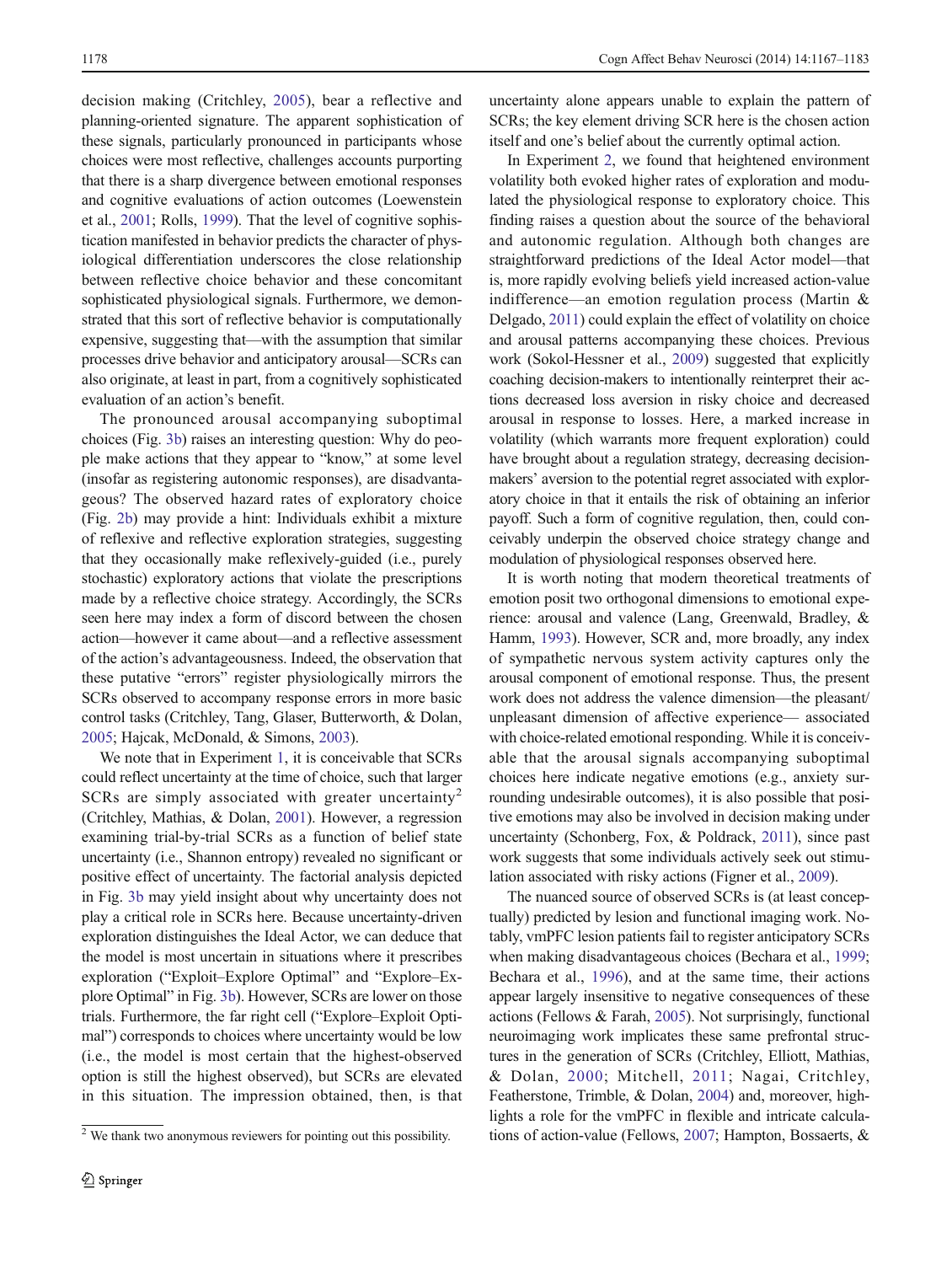<span id="page-12-0"></span>O'Doherty, [2006](#page-15-0); Hare, Camerer, & Rangel, [2009](#page-15-0); Nicolle et al., [2012;](#page-16-0) Rushworth, Noonan, Boorman, Walton, & Behrens, [2011\)](#page-16-0). Taken together, this work supports our contention that anticipatory SCRs could indeed arise from an insightful, reflective valuation process.

Here, we have demonstrated how physiological arousal accompanying choice—a marker of the involvement of emotion in decision making—exhibits sophisticated and reflective contributions, enriching previous characterizations of these signals. Along these lines, pupil diameter changes (a putative index of locus coeruleus–noradrenergic activity) have been shown to reflect assessments of environment state (Nassar et al., [2012\)](#page-16-0), uncertainty (Preuschoff, Hart, & Einhäuser, [2011](#page-16-0)), and cognitive control state (Gilzenrat, Nieuwenhuis, Jepma, & Cohen, [2010](#page-15-0)). Correspondingly, recent imaging work examining decision making emphasizes model-based (i.e., planning-oriented) contributions to value signals in the brain (Daw et al., [2011](#page-15-0); Wunderlich, Dayan, & Dolan, [2012](#page-16-0)). The pattern of arousal signals observed here evinces a similar form of value computation, suggesting that the emotions accompanying choices, much like the observed behavior, exhibit hallmarks of a forward-planning and reflective process.

Although we have provided a preliminary demonstration of how computational modeling can elucidate the level of cognitive sophistication present in autonomic arousal, future work is needed in order to understand more precisely, beyond the reflective/reflexive distinction, the information sources that play into these computations and, moreover, the nature of the computations themselves. Experiment [1,](#page-3-0) in particular, reveals that individuals who choose in a more reflective manner (which presumably requires a rich representation of the decision environment) manifest a more sophisticated pattern of arousal than do individuals who choose more reflexively (which presumably requires only a crude understanding of the task environment and a simpler choice strategy). That is, arousal responses accompanying choices appear to mimic, in part, the cognitive process guiding choice. Still, these physiological and behavioral signatures could be the result of qualitatively different understandings of the task structure that is, a decision-maker who appears reflective because he or she conceptualizes the task as less structured than it actually is—rather than as reflecting differential engagement of a more "intelligent" system. Such a level of characterization may afford critical insight into the causal nature of the interaction between behavior and arousal in decision making under uncertainty, a question historically beset with methodological and theoretical issues (Dunn et al., [2006\)](#page-15-0).

Acknowledgements The experiments reported here were part of A.R.O.'s doctoral dissertation at the University of Texas at Austin. During this period A.R.O. was supported by a Mike Hogg Endowment Fellowship from the University of Texas at Austin. The authors thank Todd Gureckis, Russ Poldrack, Alex Huk, Nathaniel Daw, Tom Schönberg, Yael Niv and Tyler Davis for helpful conversations.

#### Appendix

The appendix describes the two models used and the modelfitting and comparison procedures we employed.

#### Naïve reinforcement learning model

The Naïve RL model is a single-parameter reflexive model that assumes that action-values are updated reactively to directly experienced rewards. The model reflexively maintains beliefs about payoffs based only on what it has seen. In other words, it believes that the point payoffs for each action are those most recently observed. Accordingly, the Naïve RL model assumes that Action  $H$  (that with highest observed payoff; the "exploit" action) and  $\neg H$  (the alternative action with inferior observed payoffs; the "explore" action) give rewards of 1 and 0, respectively, corresponding to the higher and lower payoffs, respectively. Its expectation of each action's reward,  $O(H)$ , is input into a softmax action selector (Sutton & Barto, [1998](#page-16-0)), giving it a constant probability of exploring or exploiting:

$$
P(H) = \exp(\gamma \cdot Q(H)) / [\exp(\gamma \cdot Q(H)) + \exp(\gamma \cdot Q(\neg H))],
$$

where  $\gamma$  is an inverse temperature parameter. As  $\gamma$ increases, the probability that  $H$  (the highest-observed action) will be chosen increases. This model is algorithmically equivalent to the softmax models used by Otto, Markman, Gureckis, and Love ([2010](#page-16-0)) and Worthy, Maddox, and Markman ([2007](#page-16-0)).

#### Ideal Actor model

The Ideal Actor is a two-parameter reflective model that maintains an optimal belief about the probability that each action has higher immediate payoffs. These beliefs are then used to compute optimal Q-values. A full specification of this belief update and Q-value computation is provided below. The Ideal Actor prescribes the exploitative action when the  $Q$ -value for the exploitative action is greater than zero and, conversely, prescribes the exploratory action when the Q-value for the exploitative action is less than zero. This model has two free parameters:  $P(iump)$ , the environment volatility it uses to perform belief updates, and  $\gamma$ , the inverse temperature parameter used in the softmax rule.

In the main text, we described that the current highestpayoff option switches over time as the payoffs "jump" and that these jumps are not necessarily observed. The Ideal Actor model maintains a probabilistic distribution over possible underlying payoff states, represented as a belief  $B$ , which is the probability that the exploitative action—that is, the action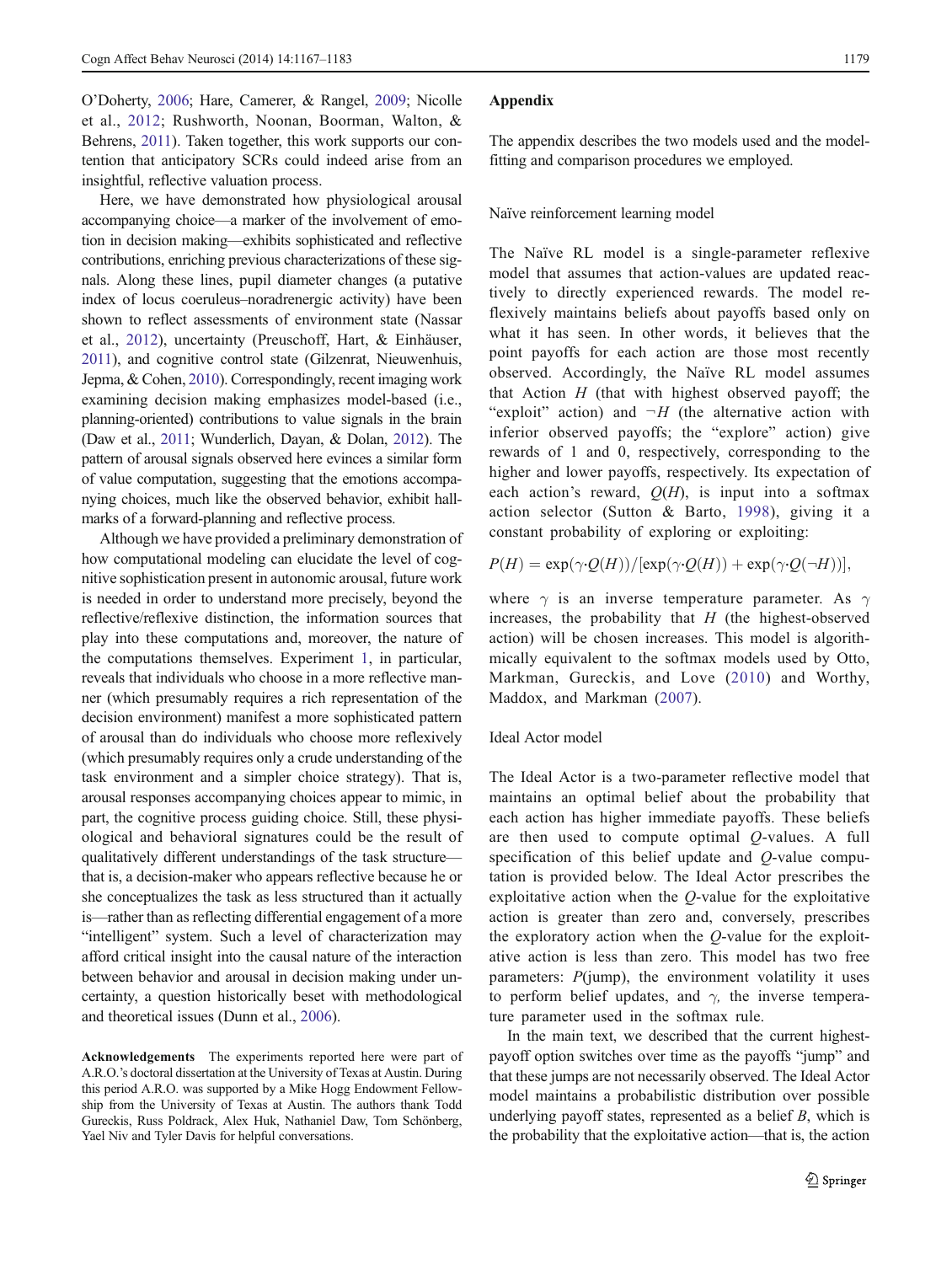with the currently highest observed payoffs—yields the larger immediate payoff.

In this formulation, the underlying payoff states can also be thought of as the number of unobserved (i.e., true) jumps at a given time point. Accordingly, if there are zero or two unobserved jumps at the time of choice, the exploitative action yields the higher immediate payoff. Conversely, if there is one unobserved jump at the time of choice, then the exploratory option (i.e., not the option with the highest observed payoff) yields the higher immediate payoff. In the model, beliefs are optimally updated after each choice and observation of resultant payoff. The update to calculate the belief  $B_{t+1}$ —the probability distribution over the number of unobserved jumps (zero, one, or two) before taking the action at trial  $t+1$  depends on the previous belief state  $B_t$ , the action taken at trial  $t$  (exploratory or exploitative), the observed number of payoff jumps  $\sigma$  seen as a result of that action at t (which can take on the values of zero and one jumps in the case of exploratory choices and zero and two jumps in the case of exploitative choices), and the assumed volatility rate of the environment  $[P(iump)]$ , a free parameter].

The state transition matrix on exploitative choices is defined by



The state transition matrix on exploratory choices is defined by

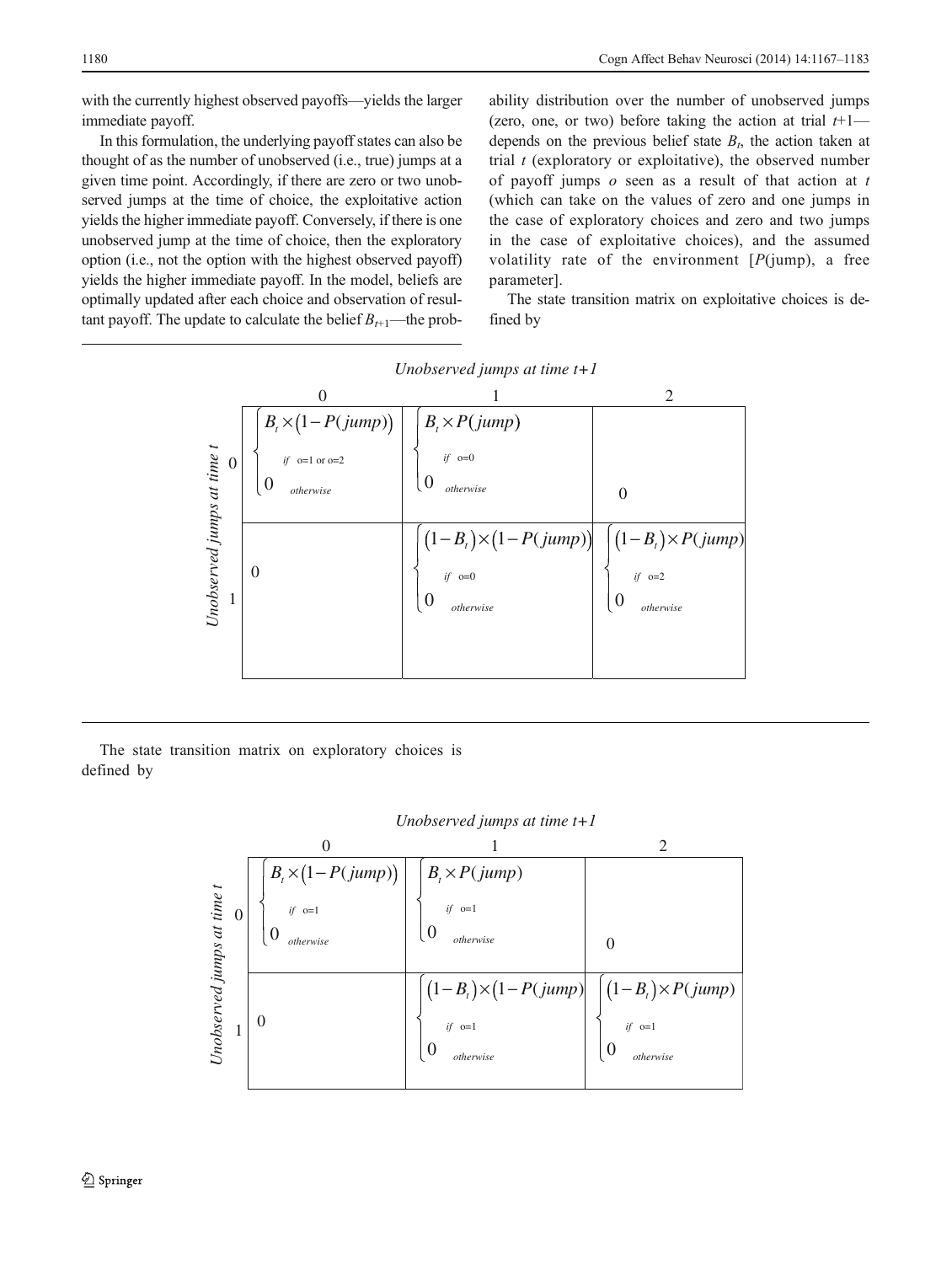These individual state transition probabilities are then combined and normalized to form a posterior belief:

$$
B_{t+1} = \frac{P(s_{0,t+1}, s_{0,t}) + P(s_{2,t+1}, s_{1,t})}{P(s_{0,t+1}, s_{0,t}) + P(s_{2,t+1}, s_{1,t}) + P(s_{1,t+1}, s_{1,t}) + P(s_{1,t+1}, s_{0,t})}.
$$

Note that, above, the state  $s_{i,t+1}$  refers to the number of unobserved jumps after the choice and payoff observation were made, while  $s_{i,t+1}$  refers to the number of unobserved jumps before the choice.

If the choice was exploratory and a jump is observed, it is intuitive that the subsequent identities of the exploratory and exploitative actions should swap. The change of reference point necessitated by this situation is accomplished by inverting the belief:

$$
B_{t+1} = \begin{cases} (1 - B_{t+1}) \text{ if } a_t = \text{explore and } o = 1 \\ B_{t+1} \text{ otherwise} \end{cases}.
$$

Using these optimally maintained beliefs, the Ideal Actor employs another step that optimally converts beliefs into action-values ("Q-values"). To do this, we make use of methods for solving partially observable Markov decision processes (POMDPs: Kaebling, Littman, & Cassandra, [1998](#page-15-0)), whereby each option's action-value expresses the statistical expectation of the sum of future reward given that the option is chosen and subsequent actions are chosen optimally. Importantly, in this leapfrog task, an action's relative value—that is, the difference in its value and the other actions'—is dependent only on the probability of the action yielding an immediate payoff and the informational value of the action's observation, which affects the actor's ability to accurately assess the value of future actions. To calculate these optimal action-values, we employed Cassandra, Littman, and Zhang's ([1997\)](#page-15-0) incremental pruning algorithm, an exact inference method that calculates Q-values for each possible belief state at each time horizon (i.e., number of choices remaining). These routines are implemented in Cassandra et al.'s ([1997\)](#page-15-0) POMDP-Solve library.

The true Ideal Actor deterministically (i.e., greedily) chooses argmax<sub>a</sub>  $Q_t(a, t)$ . However, for the purpose of fitting this model to participants' choices, we utilized a softmax choice rule (identical to that used by the Naïve RL model) to generate response probabilities from these Q-values:

$$
P(a_i, t) = \frac{\exp[\gamma \cdot Q(a_i, t)]}{\sum_{j=1}^{2} \exp[\gamma \cdot Q(a_j, t)]}
$$

where  $\gamma$  is an inverse temperature parameter governing the choice rule's sensitivity to value differences. As in the Naïve RL model, as  $\gamma$  approaches infinity, the Ideal Actor becomes deterministic (greedy) in its choices; as  $\gamma$  approaches zero, the Ideal Actor moves toward choosing actions with uniform randomness.

## Hybrid model

The hybrid model in Experiment [3](#page-8-0) assumes that the final response probabilities are governed by a weighted combination of the response probabilities of two models: (1) a deterministic (i.e.,  $\gamma = \infty$ ) version of the Ideal Actor with P(jump) set to the optimal, ground-truth volatility rate of .075 and (2) a Naïve RL model with the inverse temperature parameter  $\gamma$  set to the optimal value of 0.143, as determined by simulations of a pure Naïve RL model. Maximally constraining the parameters of the constituent models in a theory-neutral manner reduces undesirable trade-offs in parameter values estimation, which reduce identifiabilility and interpretability of parameters. In the hybrid model, the weighted mixture is governed by

$$
P(Explore) = w \cdot P(\text{Actor Explore}) + (1-w) \cdot P(\text{Naive RLExplore}),
$$

where  $w$  is a mixture parameter indicating the influence of the Ideal Actor, relative to the Naïve RL model, in determining final response probabilities.

#### Model fitting and comparison

Our model-fitting procedure sought parameter values that maximized the log-likelihood of participants' choices given their previous rewards and choices. We conducted an exhaustive grid search to optimize parameter values for each participant. To compare goodness of fit across different models, we utilized the Bayesian information criterion (Schwarz, [1978\)](#page-16-0), defined as BIC =  $-2 \times LL + k \times \log(n)$ , where k is the number of free parameters in the model, LL is the log likelihood of the model given the participants' data, and  $n$  is the number of choices fit. Lower BIC values indicate better fit. Summary statistics for best-fitting parameter values and goodness-of-fit measures are provided in Table [2](#page-6-0).

#### Model simulation details

To generate the model-predicted hazard rates of exploration in Experiment [1](#page-3-0) (Fig. [2a\)](#page-4-0), each of the two models was yoked to a participant's particular instantiation of the leapfrog payoff structure and, consequently, the environment volatility rate. To simulate model choice behavior, we used the average of participants' best-fitting parameter values for each model and averaged across each simulated participant to calculate hazard rates. To derive predicted exploration rates and Q-value differentials in Experiment [2](#page-6-0) (Fig. [4a, b\)](#page-7-0), we simulated the Ideal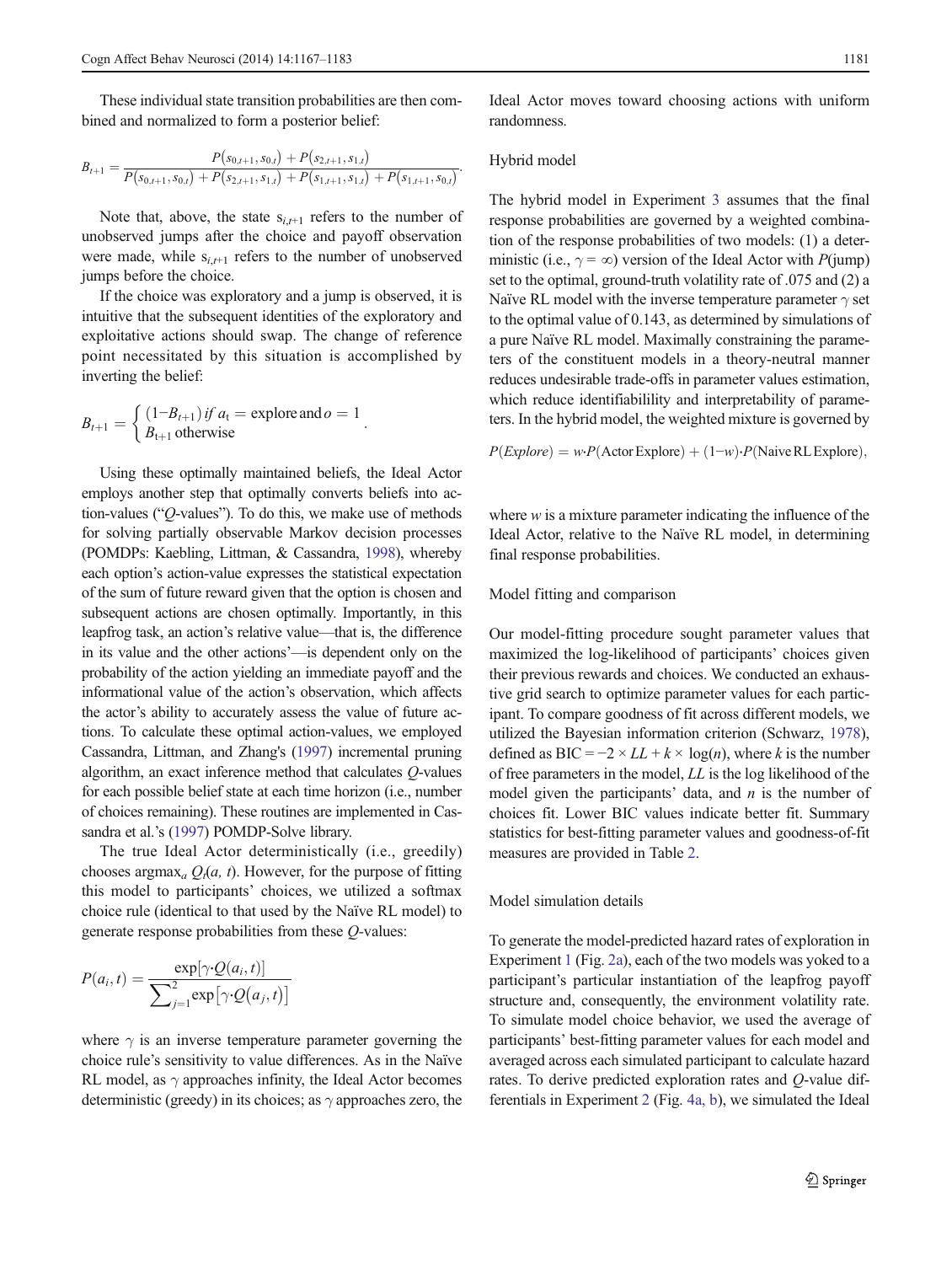<span id="page-15-0"></span>Actor using *P*(jump) parameter values of .025 for the lowvolatility condition and .125 for the high-volatility condition. The Q-value differentials across 100 such simulations for each condition were then averaged.

## References

- Badre, D., Doll, B. B., Long, N. M., & Frank, M. J. (2012). Rostrolateral prefrontal cortex and individual differences in uncertainty-driven exploration. Neuron, 73(3), 595–607.
- Bechara, A., Damasio, H., Damasio, A. R., & Lee, G. P. (1999). Different contributions of the human amygdala and ventromedial prefrontal cortex to decision-making. Journal of Neuroscience, 19(13), 5473– 5481.
- Bechara, A., Tranel, D., Damasio, H., & Damasio, A. R. (1996). Failure to respond autonomically to anticipated future outcomes following damage to prefrontal cortex. Cerebral Cortex, 6(2), 215–225.
- Benedek, M., & Kaernbach, C. (2010). A continuous measure of phasic electrodermal activity. Journal of Neuroscience Methods, 190(1), 80–91.
- Blanco, N. J., Otto, A. R., Maddox, W. T., Beevers, C. G., & Love, B. C. (2013). The influence of depression symptoms on exploratory decision-making. Cognition, 129(3), 563-568.
- Botvinick, M. M., & Rosen, Z. B. (2009). Anticipation of cognitive demand during decision-making. Psychological Research Psychologische Forschung, 73(6), 835–842.
- Busemeyer, J. R., & Stout, J. C. (2002). A contribution of cognitive decision models to clinical assessment: Decomposing performance on the Bechara gambling task. Psychological Assessment, 14(3), 253–262.
- Camille, N., Coricelli, G., Sallet, J., Pradat-Diehl, P., Duhamel, J.-R., & Sirigu, A. (2004). The involvement of the orbitofrontal cortex in the experience of regret. Science, 304(5674), 1167–1170.
- Cassandra, A., Littman, M. L., & Zhang, N. L. (1997). Incremental pruning: A simple, fast, exact method for partially observable Markov decision processes. In Proceedings of the Thirteenth Conference on Uncertainty in Artificial Intelligence, 54–61.
- Cohen, J. D., McClure, S. M., & Yu, A. J. (2007). Should I stay or should I go? How the human brain manages the trade-off between exploitation and exploration. Philosophical Transactions of the Royal Society, B: Biological Sciences, 362(1481), 933–942.
- Critchley, H. D. (2005). Neural mechanisms of autonomic, affective, and cognitive integration. The Journal of Comparative Neurology, 493(1), 154–166.
- Critchley, H. D., Elliott, R., Mathias, C. J., & Dolan, R. J. (2000). Neural activity relating to generation and representation of galvanic skin conductance responses: A functional magnetic resonance imaging study. Journal of Neuroscience, 20(8), 3033–3040.
- Critchley, H. D., Mathias, C. J., & Dolan, R. J. (2001). Neural activity in the human brain relating to uncertainty and arousal during anticipation. Neuron, 29(2), 537–545.
- Critchley, H. D., Tang, J., Glaser, D., Butterworth, B., & Dolan, R. J. (2005). Anterior cingulate activity during error and autonomic response. NeuroImage, 27(4), 885–895.
- Damasio, A. (1994). Descartes' error: Emotion, reason, and the human brain. New York: Putnam.
- Daw, N. D., Gershman, S. J., Seymour, B., Dayan, P., & Dolan, R. J. (2011). Model-based influences on humans' choices and striatal prediction errors. Neuron, 69(6), 1204–1215.
- Daw, N. D., Niv, Y., & Dayan, P. (2005). Uncertainty-based competition between prefrontal and dorsolateral striatal systems for behavioral control. Nature Neuroscience, 8(12), 1704–1711.
- Daw, N. D., O'Doherty, J. P., Dayan, P., Seymour, B., & Dolan, R. J. (2006). Cortical substrates for exploratory decisions in humans. Nature, 441, 876–879.
- Dolan, R. J. (2002). Emotion, cognition, and behavior. Science, 298(5596), 1191–1194.
- Dunn, B. D., Dalgleish, T., & Lawrence, A. D. (2006). The somatic marker hypothesis: A critical evaluation. Neuroscience & Biobehavioral Reviews, 30(2), 239–271.
- Fellows, L. K. (2007). Advances in understanding ventromedial prefrontal function the accountant joins the executive. Neurology, 68(13), 991–995.
- Fellows, L. K., & Farah, M. J. (2005). Different underlying impairments in decision-making following ventromedial and dorsolateral frontal lobe damage in humans. Cerebral Cortex, 15(1), 58–63.
- Figner, B., Mackinlay, R. J., Wilkening, F., & Weber, E. U. (2009). Affective and deliberative processes in risky choice: Age differences in risk taking in the Columbia Card Task. Journal of Experimental Psychology Learning, Memory, and Cognition, 35(3), 709–730.
- Foerde, K., Knowlton, B. J., & Poldrack, R. A. (2006). Modulation of competing memory systems by distraction. Proceedings of the National Academy of Sciences, 103(31), 11778–11783.
- Gershman, S. J., Markman, A. B., & Otto, A. R. (2014). Retrospective revaluation in sequential decision making: A tale of two systems. Journal of Experimental Psychology: General, 143(1), 182–194.
- Gilzenrat, M., Nieuwenhuis, S., Jepma, M., & Cohen, J. (2010). Pupil diameter tracks changes in control state predicted by the adaptive gain theory of locus coeruleus function. Cognitive, Affective, & Behavioral Neuroscience, 10(2), 252–269.
- Gläscher, J., Daw, N., Dayan, P., & O'Doherty, J. P. (2010). States versus rewards: Dissociable neural prediction error signals underlying model-based and model-free reinforcement learning. Neuron, 66(4), 585–595.
- Hajcak, G., McDonald, N., & Simons, R. F. (2003). To err is autonomic: Error-related brain potentials, ANS activity, and post-error compensatory behavior. Psychophysiology, 40(6), 895–903.
- Hampton, A. N., Bossaerts, P., & O'Doherty, J. P. (2006). The role of the ventromedial prefrontal cortex in abstract state-based inference during decision making in humans. Journal of Neuroscience, 26(32), 8360–8367.
- Hare, T. A., Camerer, C. F., & Rangel, A. (2009). Self-control in decisionmaking involves modulation of the vmPFC valuation system. Science, 324(5927), 646–648.
- Humphries, M. D., Khamassi, M., & Gurney, K. (2012). Dopaminergic control of the exploration-exploitation trade-off via the basal ganglia. Frontiers in Decision Neuroscience, 6, 9.
- Jepma, M., & Nieuwenhuis, S. (2011). Pupil diameter predicts changes in the exploration–exploitation trade-off: Evidence for the adaptive gain theory. Journal of Cognitive Neuroscience, 23(7), 1587–1596.
- Kaelbling, L. P., Littman, M. L., & Cassandra, A. R. (1998). Planning and acting in partially observable stochastic domains. Artificial Intelligence, 101(1–2), 99–134.
- Keramati, M., Dezfouli, A., & Piray, P. (2011). Speed/accuracy trade-off between the habitual and the goal-directed processes. PLoS Computational Biology, 7(5), e1002055.
- Knox, W. B., Otto, A. R., Stone, P. H., & Love, B. C. (2012). The nature of belief-directed exploratory choice by human decision-makers. Frontiers in Psychology, 2, 398.
- Lang, P. J., Greenwald, M. K., Bradley, M. M., & Hamm, A. O. (1993). Looking at pictures: Affective, facial, visceral, and behavioral reactions. Psychophysiology, 30(3), 261–273.
- Ledoux, J. (1996). The emotional brain: The mysterious underpinnings of emotional life. New York: Simon and Schuster.
- Loewenstein, G. F., Weber, E. U., Hsee, C. K., & Welch, N. (2001). Risk as feelings. Psychological Bulletin, 127(2), 267–286.
- Lovibond, P. F. (2003). Causal beliefs and conditioned responses: Retrospective revaluation induced by experience and by instruction.